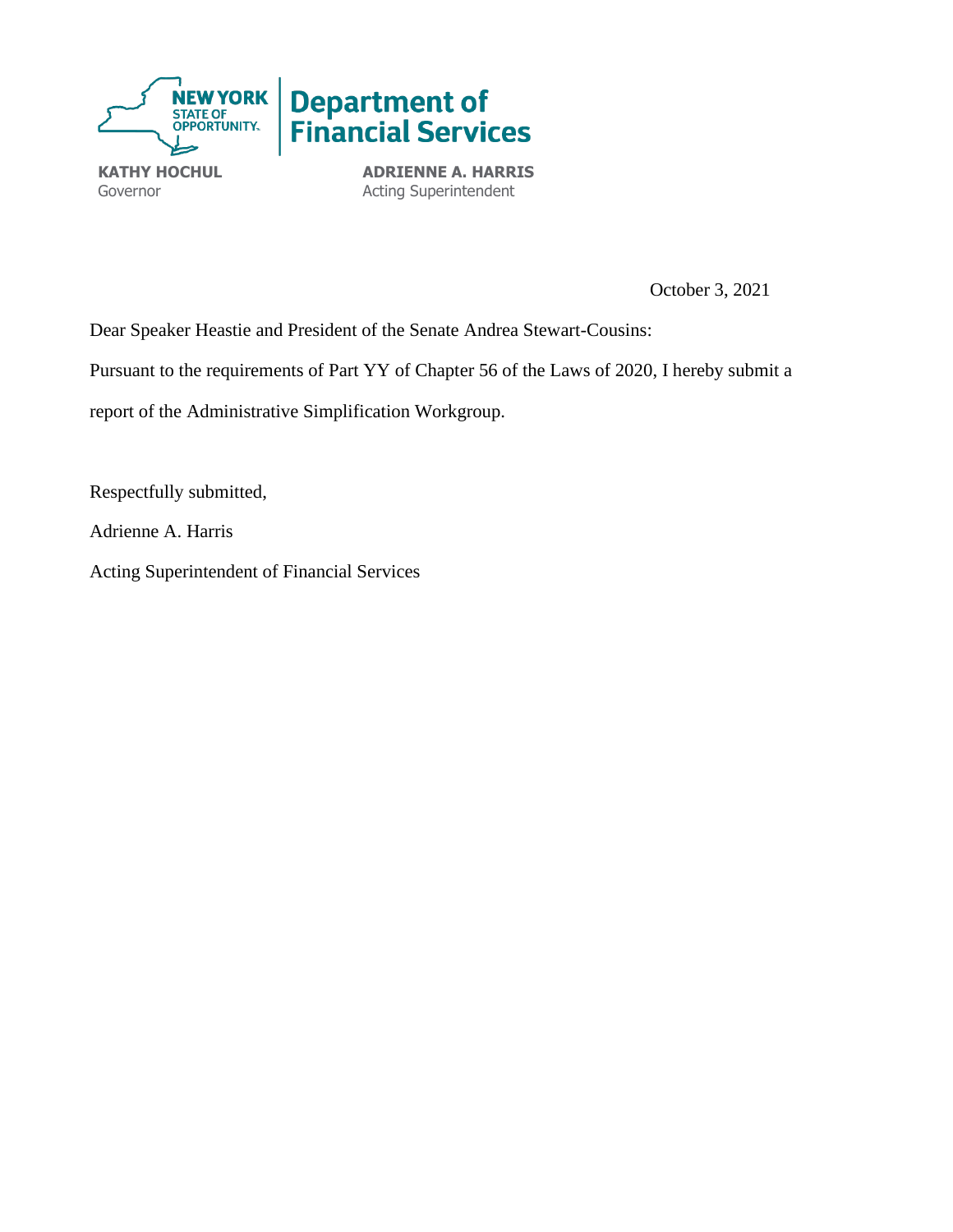# **Report of New York's Health Care**

# **Administrative Simplification**

# **Workgroup**

**October 3, 2021**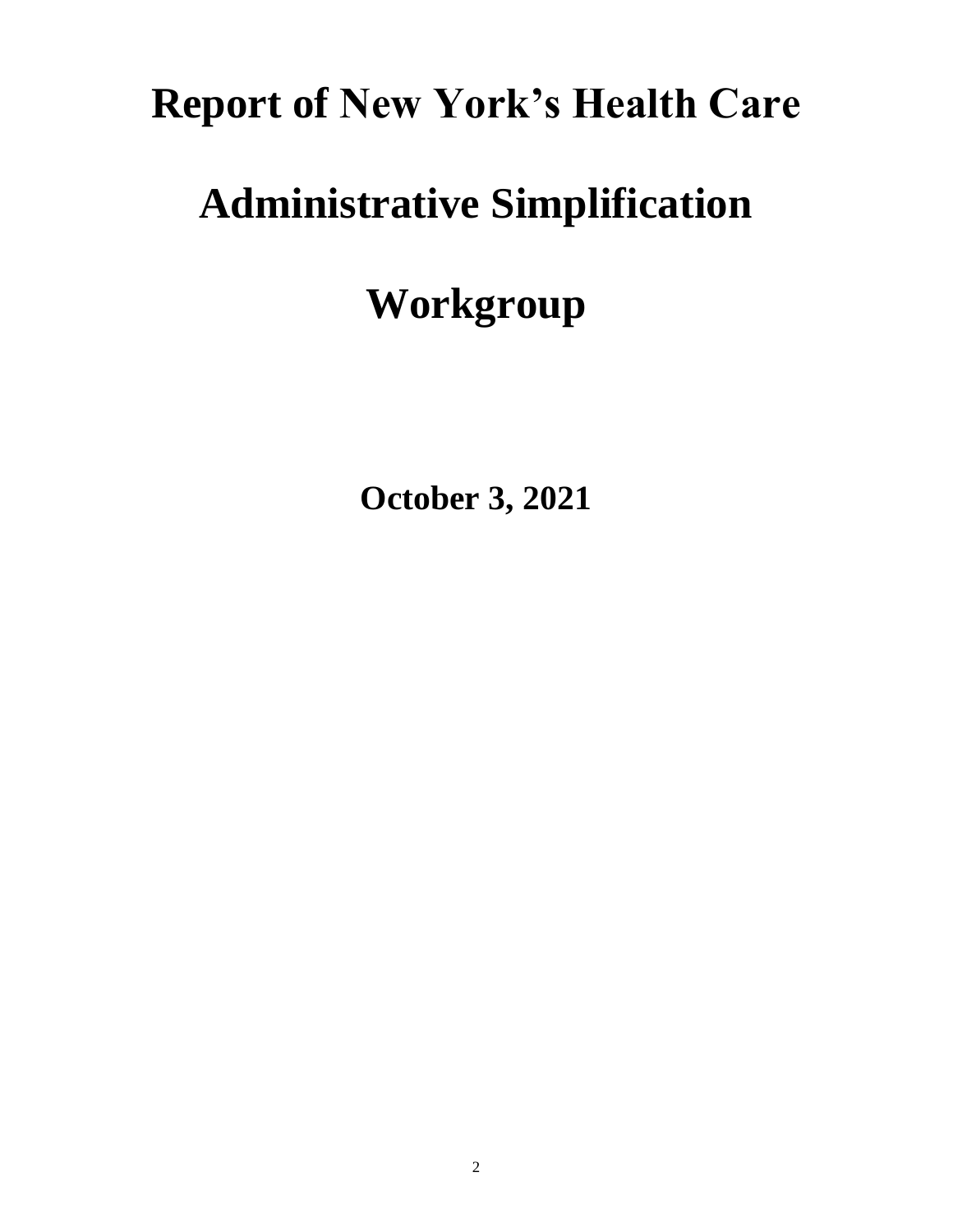| <b>Table of Contents</b>                                                                    |  |
|---------------------------------------------------------------------------------------------|--|
|                                                                                             |  |
|                                                                                             |  |
|                                                                                             |  |
|                                                                                             |  |
| THE HEALTH CARE ADMINISTRATIVE SIMPLIFICATION WORKGROUP                                     |  |
|                                                                                             |  |
|                                                                                             |  |
|                                                                                             |  |
|                                                                                             |  |
|                                                                                             |  |
|                                                                                             |  |
|                                                                                             |  |
|                                                                                             |  |
|                                                                                             |  |
|                                                                                             |  |
|                                                                                             |  |
| Changes to Utilization Review - Failure to Respond to Initial Utilization Review Request 38 |  |
|                                                                                             |  |
|                                                                                             |  |
| <b>HEALTH CARE ADMINISTRATIVE SIMPLIFICATION WORKGROUP MEMBERS  41</b>                      |  |

# $\overline{3}$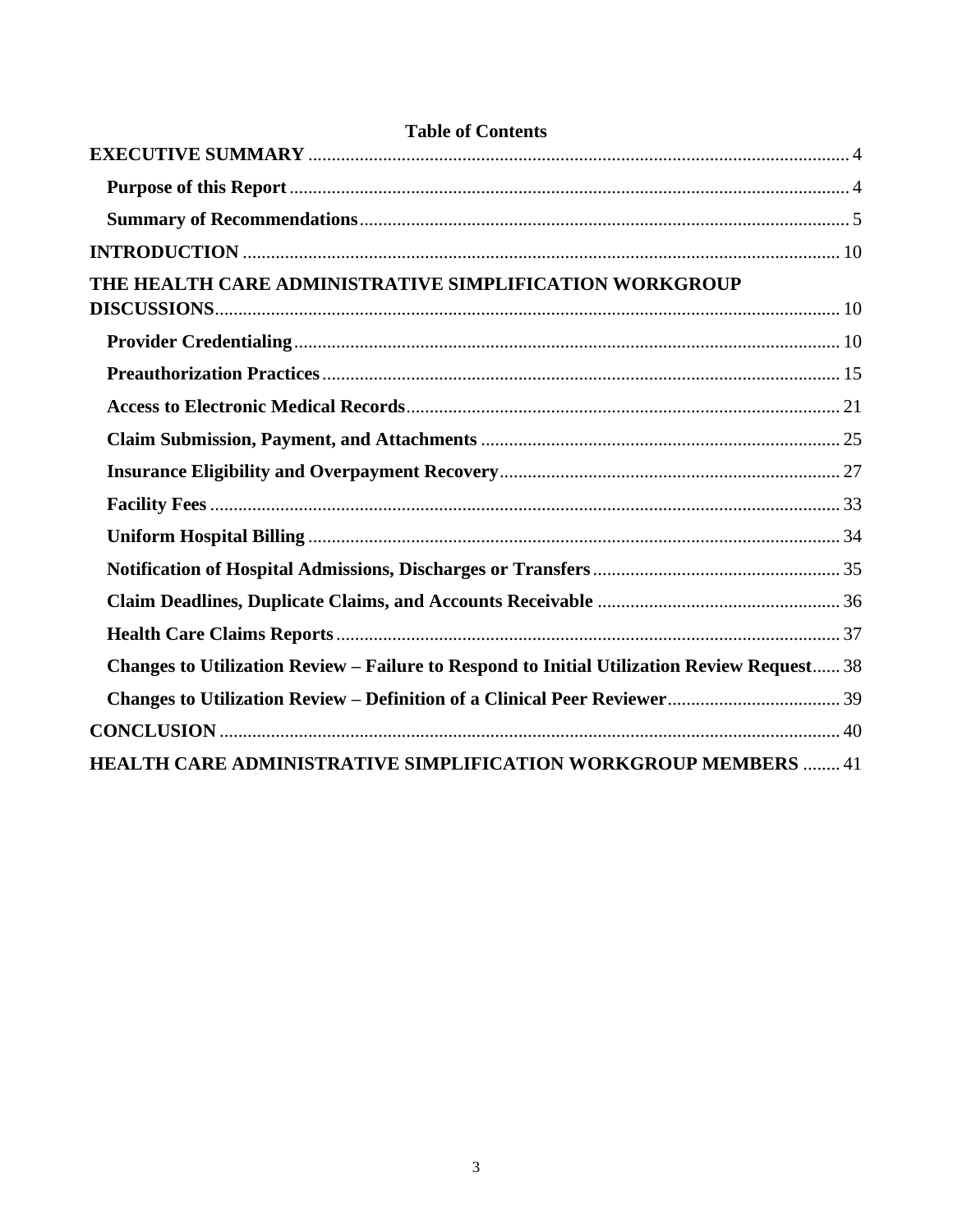#### **EXECUTIVE SUMMARY**

#### **Purpose of this Report**

<span id="page-3-1"></span><span id="page-3-0"></span>The 2020 enacted Executive budget established a Health Care Administrative Simplification Workgroup tasked with studying and evaluating mechanisms to reduce health care administrative costs and complexities and protect consumers through standardization, simplification, or technology.<sup>1</sup> A diverse group of health care industry leaders representing consumer groups, hospitals, physicians, behavioral health providers, health insurers, brokers, and unions participated in meetings chaired by the New York State Department of Financial Services ("DFS"), which also included the Department of Health ("DOH"), the Office of Mental Health ("OMH"), and the Office of Addiction Services and Support ("OASAS"). Workgroup discussions focused on the topics specifically identified in the law − provider credentialing, preauthorization practices, access to electronic medical records, claim submission and payment, claim attachments, and insurance eligibility verification—as well as additional topics raised by Workgroup members. The Workgroup is required to submit by October 3, 2021 a report and make recommendations to the Superintendent of Financial Services, the Commissioner of Health, the Speaker of the Assembly, and the Temporary President of the Senate. This report sets forth the findings and recommendations of the Workgroup.

DFS thanks all Workgroup members for their significant time commitment and valuable contributions. The Workgroup provided a unique opportunity for a diverse group of stakeholders to come together to discuss important areas to improve the health care payment and delivery system for the benefit of consumers, providers, and health plans. The Workgroup setting allowed the parties to reach consensus on many issues, and also identified issues where consensus could not be reached due to a lack of trust between many providers and health plans. DFS will continue to work with all stakeholders to identify solutions to the issues where consensus was not reached.

<sup>&</sup>lt;sup>1</sup> Part YY of Chapter 56 of the Laws of 2020.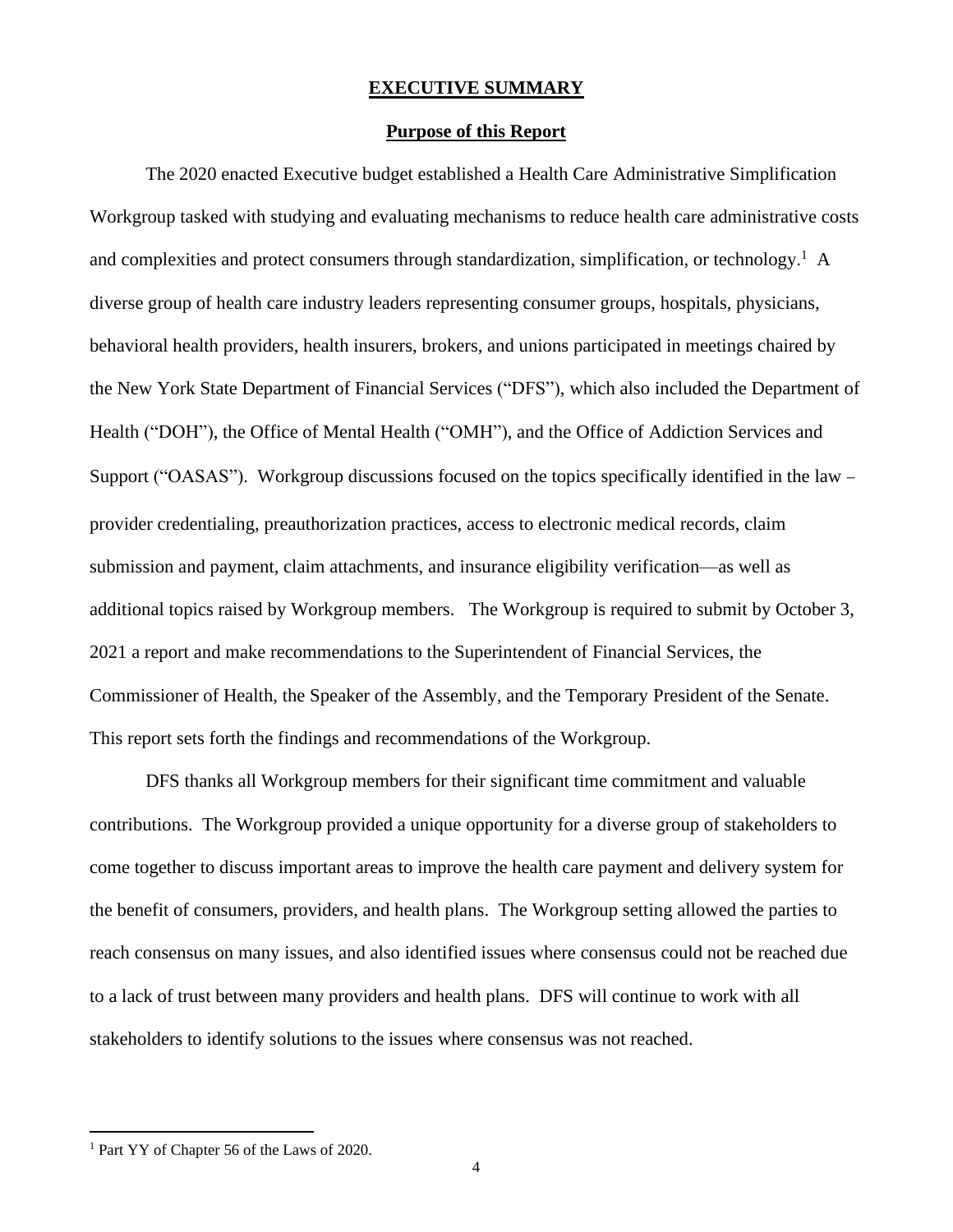#### **Summary of Recommendations**

<span id="page-4-0"></span>Below is a summary of the recommendations of the Workgroup. The Workgroup reached consensus on a number of the listed recommendations, and where consensus was not reached, this summary notes where continued work is needed. This report further delineates the positions of different stakeholders where consensus was not reached.

#### **Credentialing**

- 1. **Applicability of Credentialing Law.** The Insurance Law should be amended to expand the applicability of the credentialing timeframes and requirements to all comprehensive health insurance products with provider networks and to facilities. $2$
- 2. **Applications & Follow-Up Questions.** Health plans should use the standardized Council for Affordable Quality Healthcare ("CAQH") credentialing application for credentialing health care professionals. Health plans should also develop a standard, simplified list of additional questions as needed, as well as identify any follow-up information requests that can be standardized or use standardized formats to obtain any follow-up information.
- 3. **Application Status Check.** Health plans should implement an online portal or telephone hotline to give providers real-time information and meaningful updates about their credentialing applications, including the status of an application in the health plan's review process and any information that is missing from the application.
- 4. **Back & Forth Communications.** Providers should ensure that their applications are complete, that their information in the CAQH database is up to date, and that they provide timely responses to requests for additional or missing information. Health plans should not request information that will be verified during Primary Source Verification, and health plans should review their Primary Source Verification processes to ensure that duplicative information is not collected.

 $2$  Insurance Law  $\S$  4803.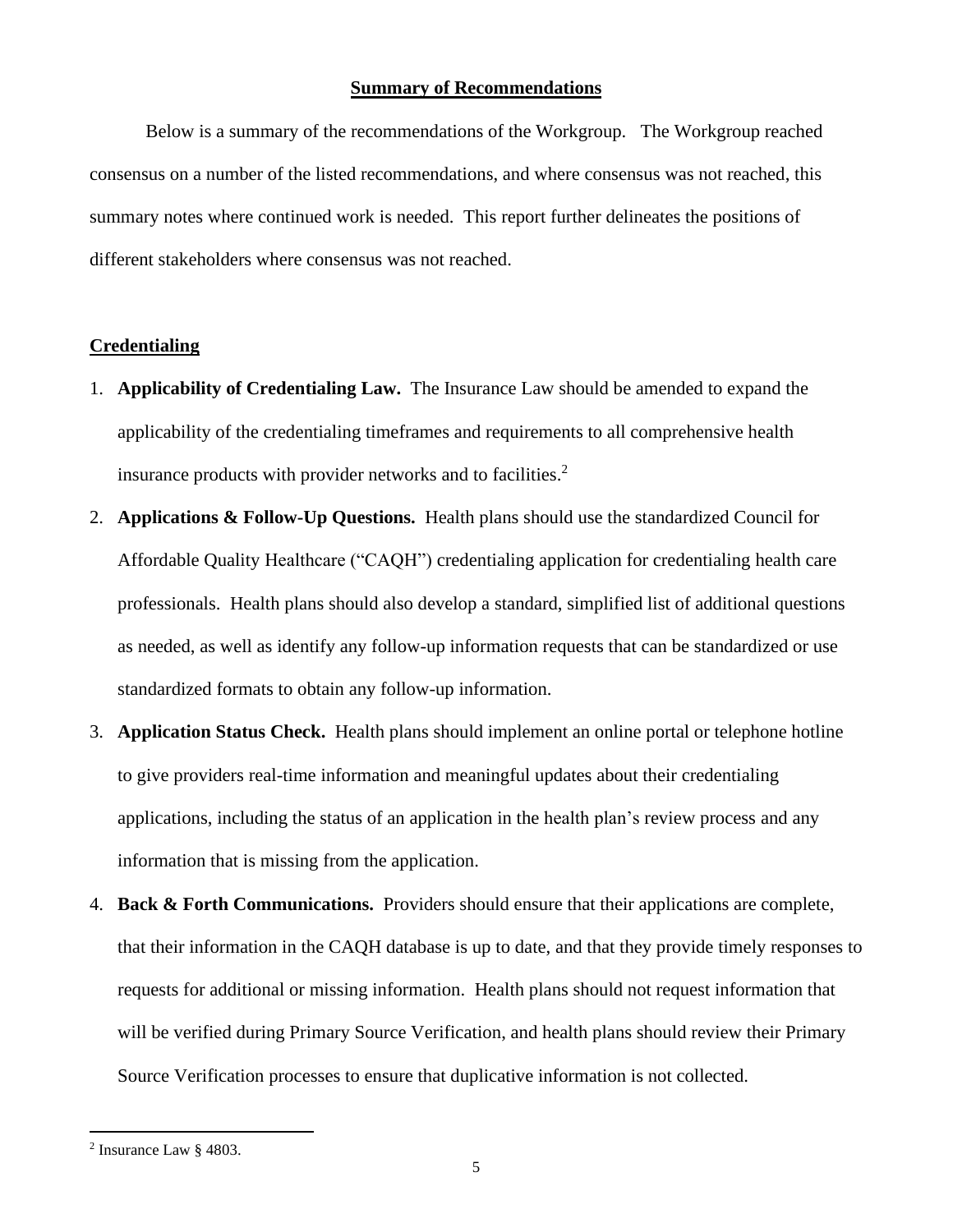- 5. **Centralized Credentialing Database.** Health plans and providers should collaborate to explore the feasibility of an independent, centralized credentialing database, including the scope, functions, and overall parameters of the database.
- 6. **Facility Credentialing.** The Workgroup should develop a standardized credentialing application for health care facilities. Health plans should pre-populate re-credentialing applications for facilities, and facilities should update any incorrect or incomplete information and provide complete and timely responses. Health plans should work with facilities to re-credential all sites at the same time, if requested by a facility.

#### **Preauthorization Practices**

- 1. **Disclosure of Clinical Review Criteria.** Health plans should post their clinical review criteria, including criteria used by delegated utilization review agents, in a centralized place on their websites that is readily available to the public. If any information in the clinical review criteria is considered proprietary by a third party, health plans should create an online process to request the clinical review criteria.
- 2. **Timeframe to Provide Clinical Review Criteria Upon Request.** Health plans (and their delegated utilization review agents) should provide clinical review criteria within five days of receiving a request for the information from an insured or their authorized representative. A shorter timeframe should apply for expedited appeals.
- 3. **Standard Form for Designating an Authorized Representative.** A standard form should be developed for an insured to designate an authorized representative and that form should be accepted by all health plans.
- 4. **Services that Require Preauthorization.** Health plans should clearly identify the services that are subject to preauthorization. At least annually, health plans should review services that are generally approved through preauthorization to identify where preauthorization requirements may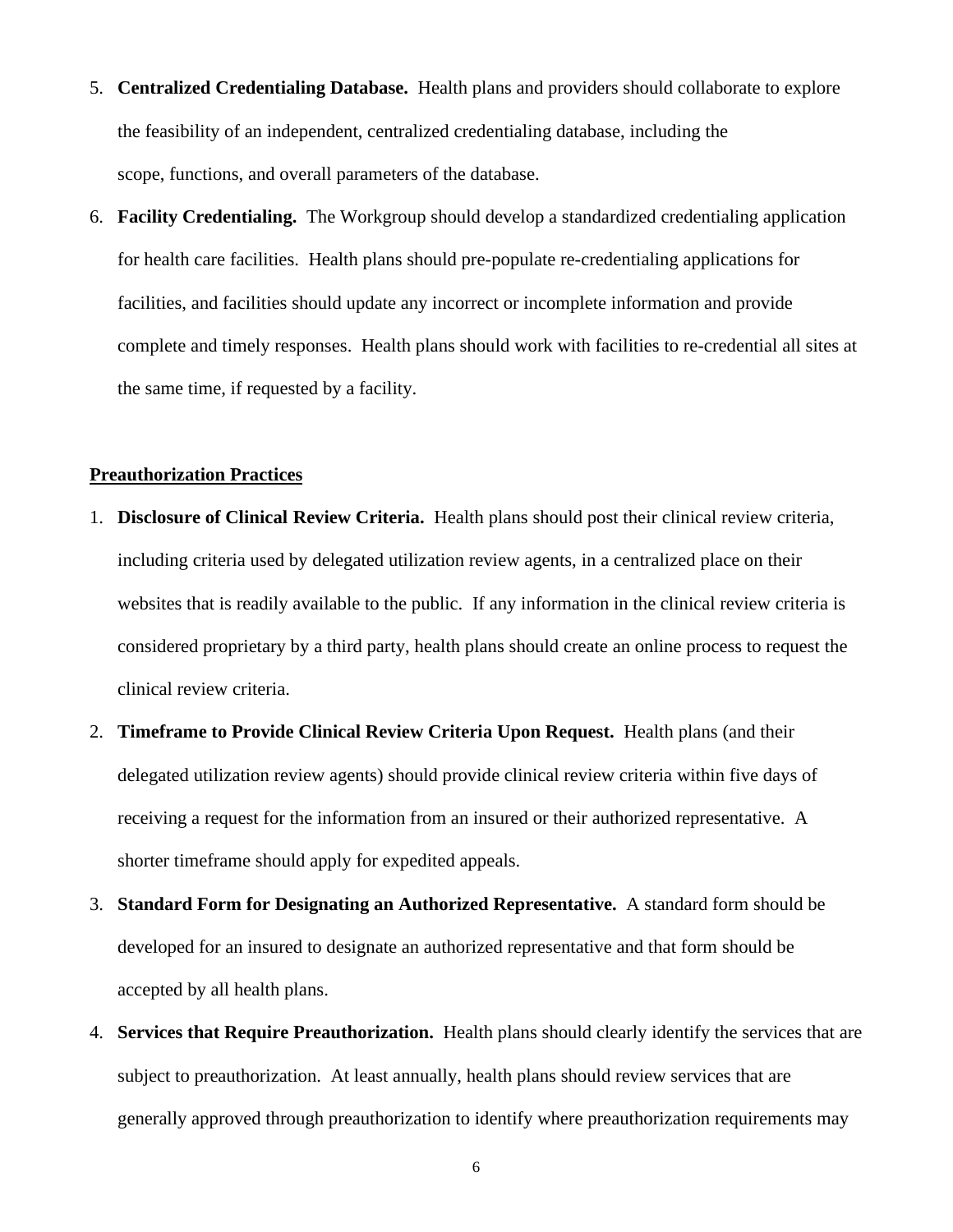be removed. Health plans should review circumstances where repeat preauthorization requirements for the same patient/same treatment can be eliminated. Health plans should adopt evidence-based and peer reviewed clinical guidelines with the most current data informing best practices for patient care and make the guidelines available to providers. Providers should similarly order services that are consistent with the plan's evidence-based clinical guidelines, recognizing that there will be circumstances when the patient's medical condition will necessitate variation from such clinical guidelines.

- 5. **Peer-to-Peer Reviews.** Peer-to-peer reviews for hospital services should involve physician to physician communication, which may include the treating physician or a physician who is designated by, and either employed by or has privileges at, the hospital. The physicians discussing the case for the health plan and hospital should be knowledgeable about the patient and treatment.
- 6. **Transmission of Documents.** Health plans and providers are encouraged to adopt the Health Insurance Portability and Accountability Act of 1996 ("HIPAA") standard for electronic transmission of documents for preauthorization requests.

#### **Access to Electronic Medical Records Recommendations**

- 1. **Requests for Medical Information.** The Insurance Law and Public Health Law should be amended to apply to HMOs the limitation on medical record requests, which provides that only records necessary to verify medical necessity may be requested.<sup>3</sup>
- 2. **Access to Electronic Medical Records.** Health plans and providers should continue to discuss a path forward for providing access to electronic medical records, including the feasibility of reaching individual or regional agreements to share such records, and options to streamline the exchange of medical records if access to electronic medical records is not provided.

<sup>&</sup>lt;sup>3</sup> Insurance Law § 4905(g) and Public Health Law § 4905(7).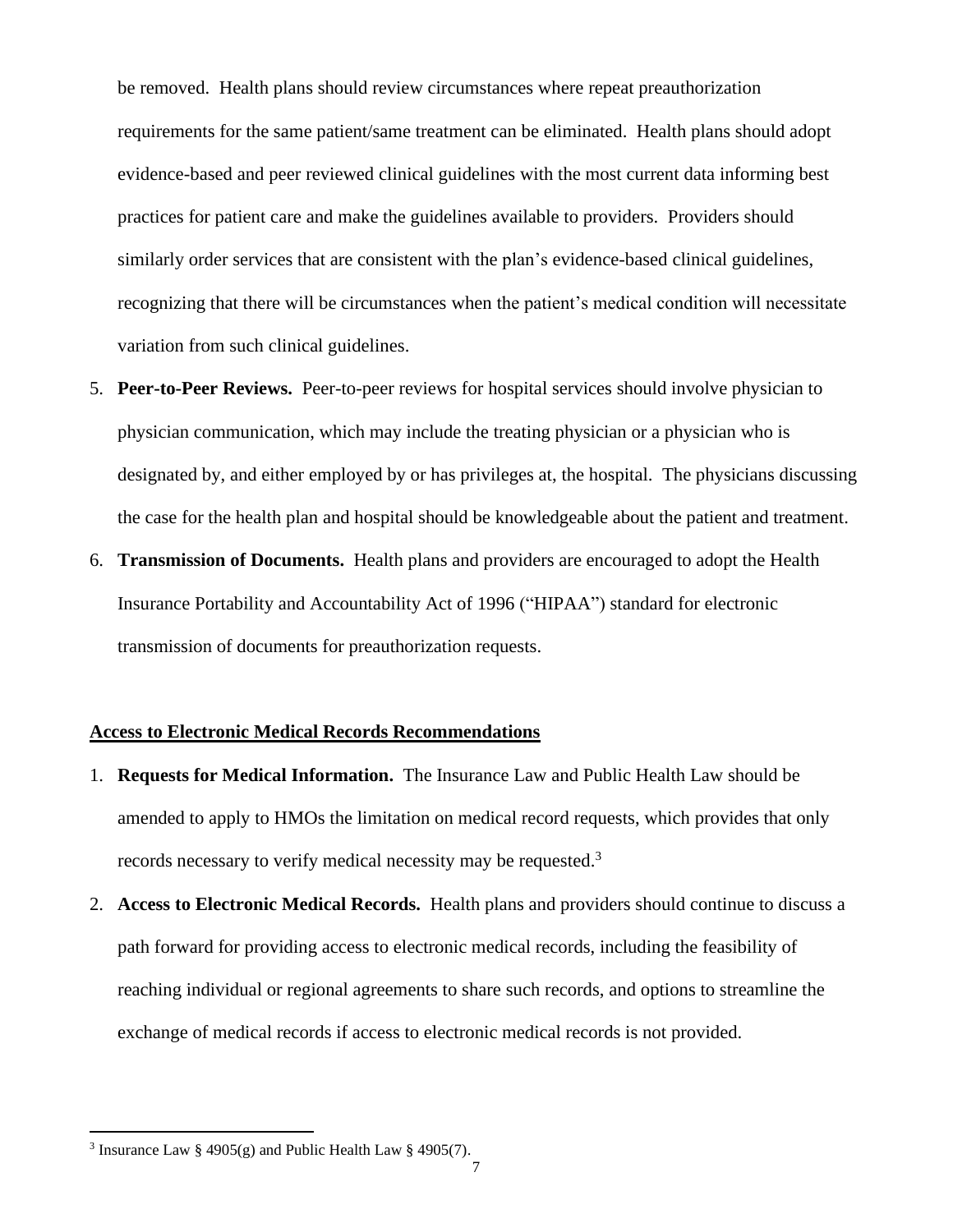#### **Claim Submission, Payment, and Attachments**

- 1. **Claim Submission.** Providers should submit claims electronically, where possible, instead of by paper or facsimile, and health plans should accept claims that are submitted electronically.
- 2. **Claim Attachments.** Providers should submit claim attachments electronically, through a web portal, where feasible. Health plans should offer assistance to providers to facilitate use of their web portals.
- 3. **Claim Attachment Standards.** Health plans and providers should adopt the federal claim attachments standards as soon as a national standard is adopted by the Centers for Medicare & Medicaid Services ("CMS").

#### **Insurance Eligibility Verification Recommendations**

- 1. **Insurance Eligibility Verification.** Health plans should make information regarding an insured's coverage and benefits available to providers electronically. Employers should be included in further discussions on measures to reduce the time period to notify health plans of changes to an employee's coverage and meaningful consequences for the failure of employers or benefit managers to provide accurate and timely information to health plans. DOH should consider possible solutions to address Medicaid eligibility verification issues.
- 2. **Hospital Financial Assistance Forms.** Hospitals that require completion of an application to determine eligibility for financial assistance should be required to use a uniform standard financial assistance form. The income eligibility criteria should be standardized, as required by law, with flexibility permitted for hospitals to establish higher income eligibility standards to make assistance available to more consumers. The form should be easily accessible, publicly available on each hospital's website and DOH's website, and translated into languages other than English.
- 3. **Patient Financial Liability Forms.** A standard patient financial liability form and standardized financial liability language should be created, and the standard form or standardized language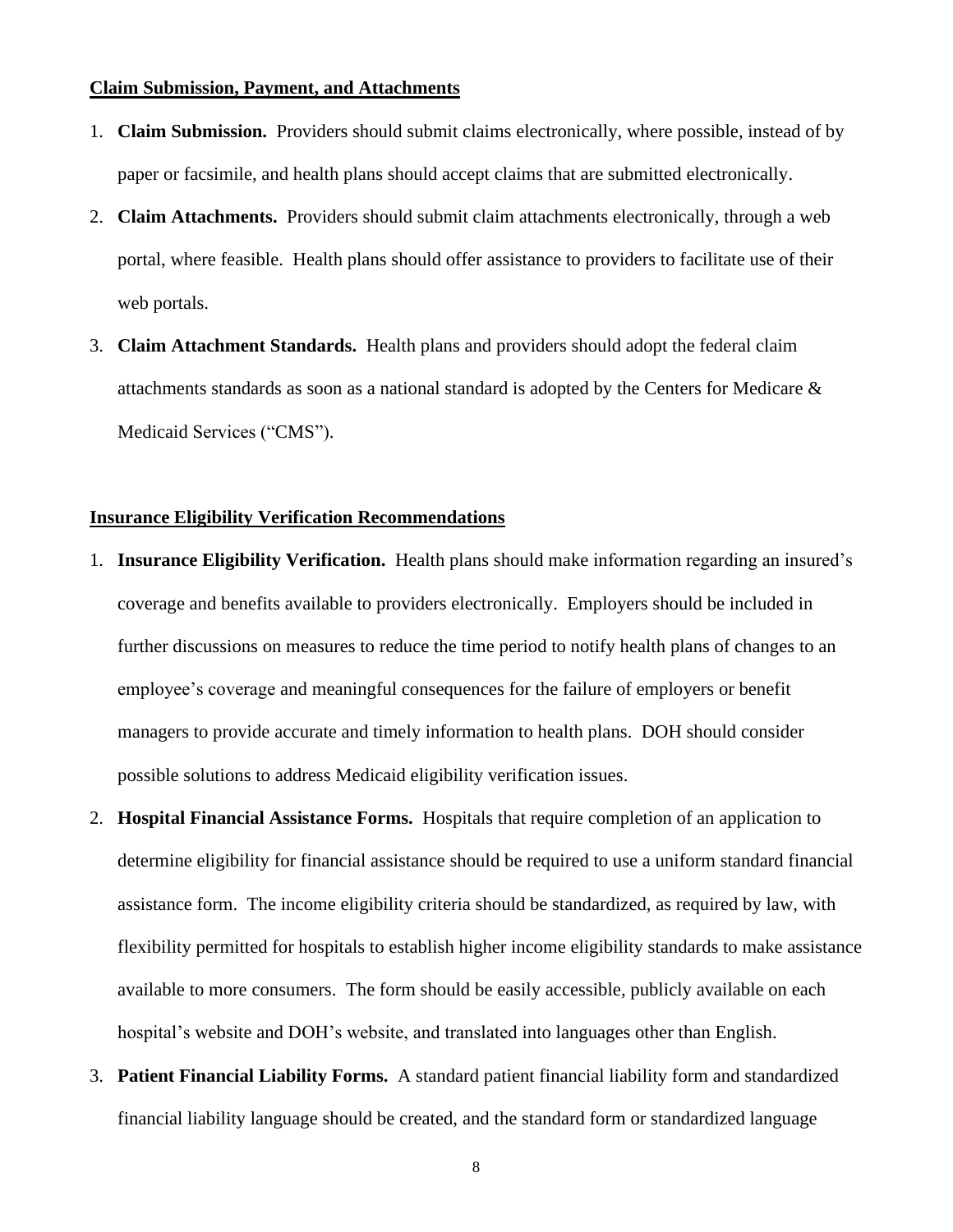should be mandated when a liability form is used. The standardized form and language should not include unlimited financial liability language when impermissible.

# **Topics Considered by the Workgroup in Addition to those Specifically Referenced in Law**

- 1. **Facility Fees.** Prior to rendering services, providers charging facility fees should disclose that facility fees will be charged by that provider and in what amount. Facility fees should not be charged when an office visit is for a preventive service for which cost-sharing is prohibited.
- 2. **Uniform Hospital Billing.** DOH should continue discussions with stakeholders to explore ways to make billing easier for consumers to understand.
- 3. **Notification of Hospital Admissions.** Providers should notify health plans of hospital admissions, discharges, or transfers within 24 hours, or one business day if the admission, discharge, or transfer occurs on a weekend and health plan staff are unavailable, as a best practice in order to facilitate discharge planning and care coordination.
- 4. **Claim Deadlines, Duplicate Claims, and Accounts Receivable.** Health plans and hospitals should work collaboratively to develop standard terms, definitions, and methodologies to improve communication and reduce friction around claims activity.
- 5. **Health Care Claims Reports.** The draft template health care claims report, which must be completed by health plans and submitted to DFS starting in 2022, should be finalized in a timely manner.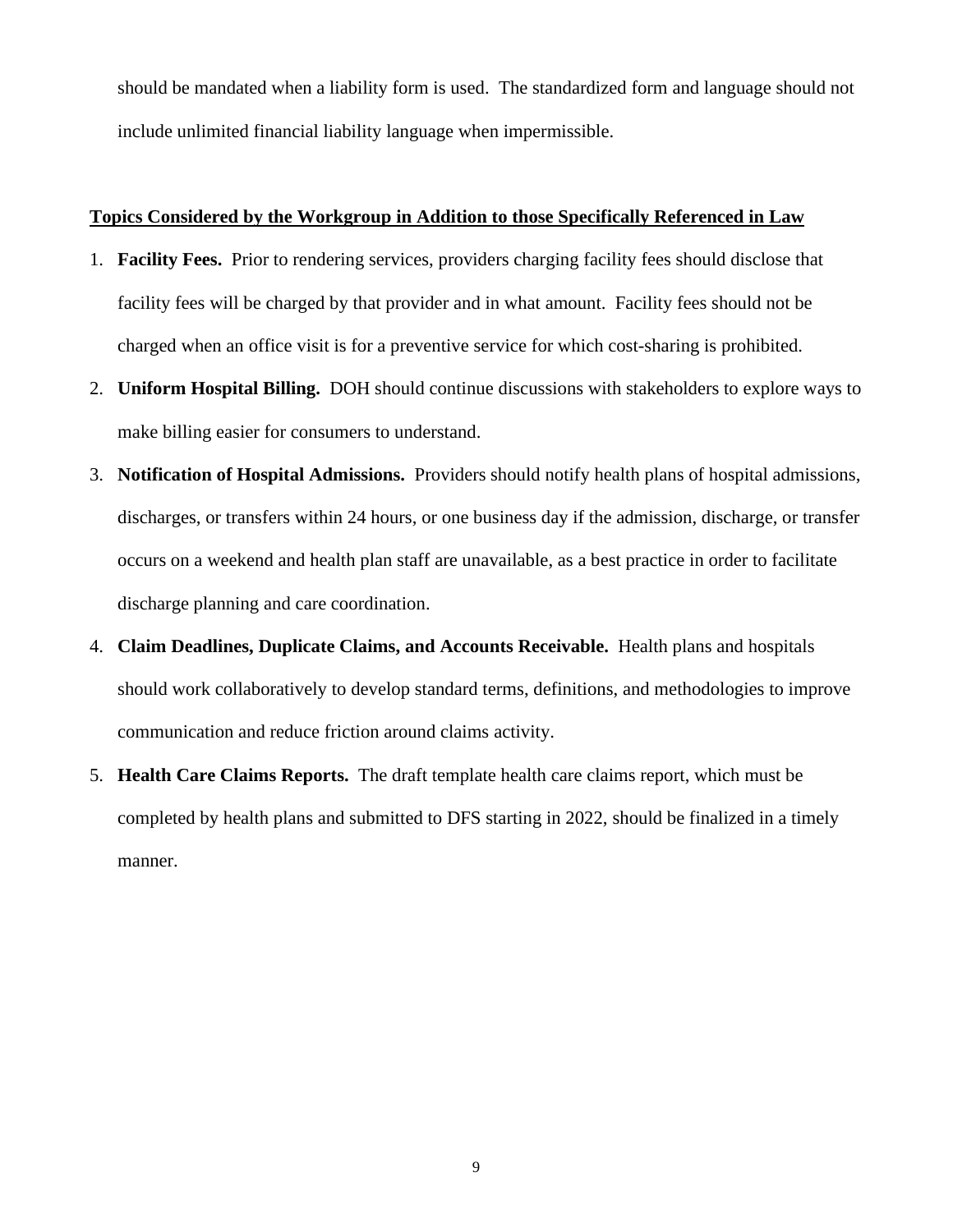#### **INTRODUCTION**

<span id="page-9-0"></span>The 2020 enacted Executive budget directed DFS, in conjunction with DOH, to convene a Health Care Administrative Simplification Workgroup to study and evaluate mechanisms to reduce health care administration costs and complexities through standardization, simplification, and technology. A diverse group of health care industry leaders representing consumers, hospitals, physicians, behavioral health providers, health insurers, insurance brokers, and unions served as Workgroup members. The Workgroup was required to consider: provider credentialing; preauthorization practices; access to electronic medical records; claim submission and payment; claim attachments; and insurance eligibility verification. Additional topics were discussed, including facility fees, notification of hospital admissions, claim deadlines, health care claims reports, and utilization review. The first meeting of the Workgroup was held on November 3, 2020, and the Workgroup met regularly over a ten-month period. This report describes the discussions and recommendations of the Workgroup.

# <span id="page-9-1"></span>**THE HEALTH CARE ADMINISTRATIVE SIMPLIFICATION WORKGROUP DISCUSSIONS**

#### <span id="page-9-2"></span>**Provider Credentialing**

#### *Background*

Credentialing is the process used by health plans to assess and verify the qualifications of a health care provider (including Primary Source Verification of the provider's state licensure, board certification, education and training, residency/fellowship programs, and malpractice history) to determine whether the provider should be added to a plan's network. The Insurance Law and Public Health Law set forth requirements and timeframes for the credentialing process, which begins when a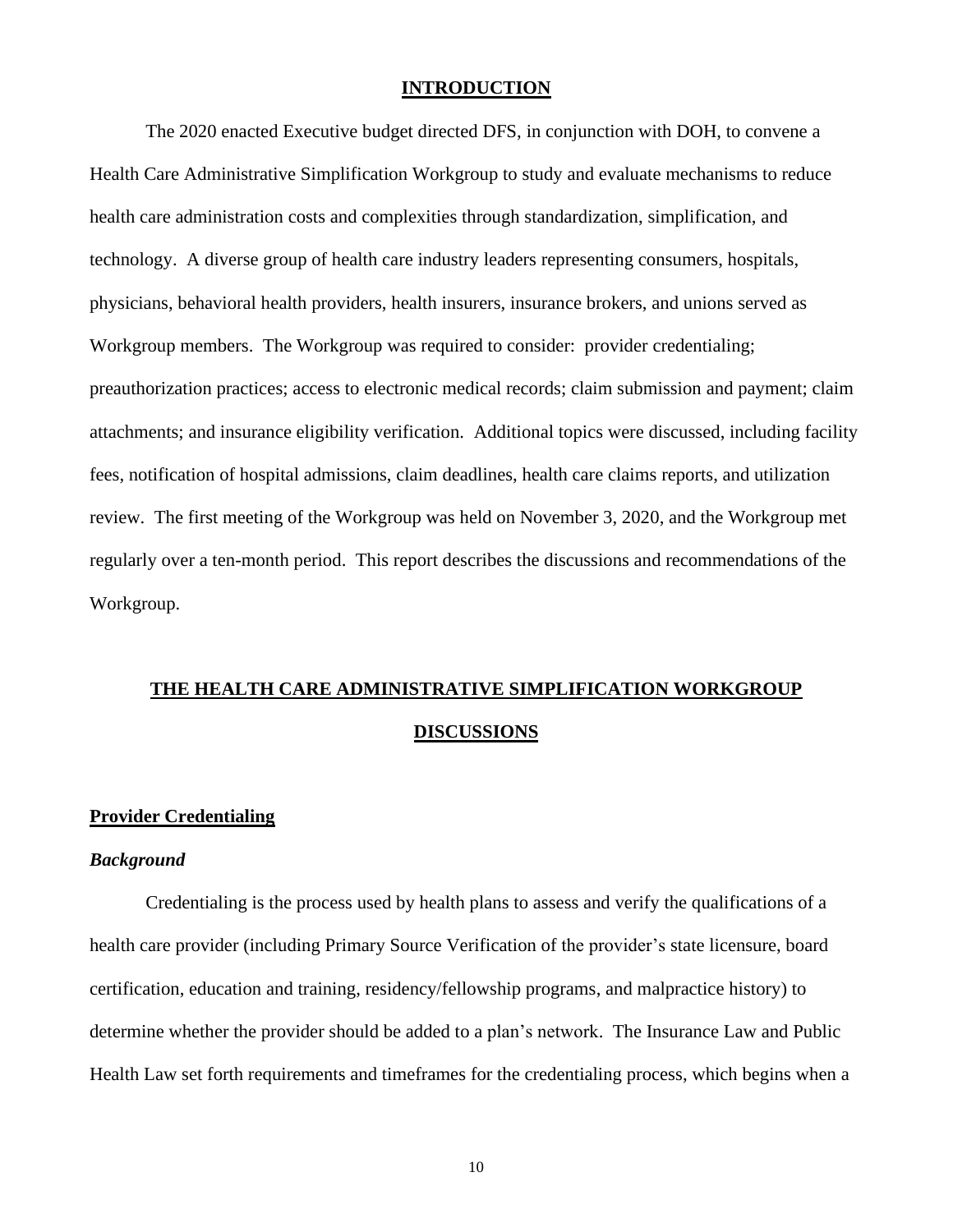health care professional completes a credentialing application and submits it to a health plan.<sup>4</sup> Within 60 days of receipt of a complete credentialing application, the law requires a health plan to review the application and notify the health care professional whether they are credentialed or whether additional time is needed because of a failure by a third party to provide necessary documentation. A health plan must make every effort to obtain the documentation and make a final determination within 21 days of receipt of the documentation. If a health plan does not approve or deny a completed application within 60 days of receipt, a health care professional (either newly-licensed or recently relocated to New York State) in a group practice must be deemed "provisionally credentialed" and may participate in the health plan's network. However, if the health care professional's application is ultimately denied, the health care professional's group practice must agree to refund any payments that were made for innetwork services provided by the provisionally credentialed health care professional and only collect the in-network cost-sharing from the insured. In addition, a health plan must provisionally credential a newly-licensed physician, a physician who has recently relocated to New York State, or a physician who has changed their corporate relationship and becomes employed by a hospital or a facility upon receipt of the hospital's and physician's completed sections of a credentialing application, as well as notification that the physician has been granted hospital privileges. Again, if the physician is not ultimately credentialed, the health plan is not required to pay in-network benefits and the insured must be held harmless.

#### *Credentialing Process*

 A significant issue raised by provider Workgroup members is that the credentialing timeframes and requirements in the Insurance Law and Public Health Law only apply to health maintenance organizations (HMOs) and a very narrow category of health insurance policies (managed

<sup>4</sup> Insurance Law § 4803 and Public Health Law § 4406-d. A health care professional is someone who is licensed, registered, or certified pursuant to Education Law Title 8.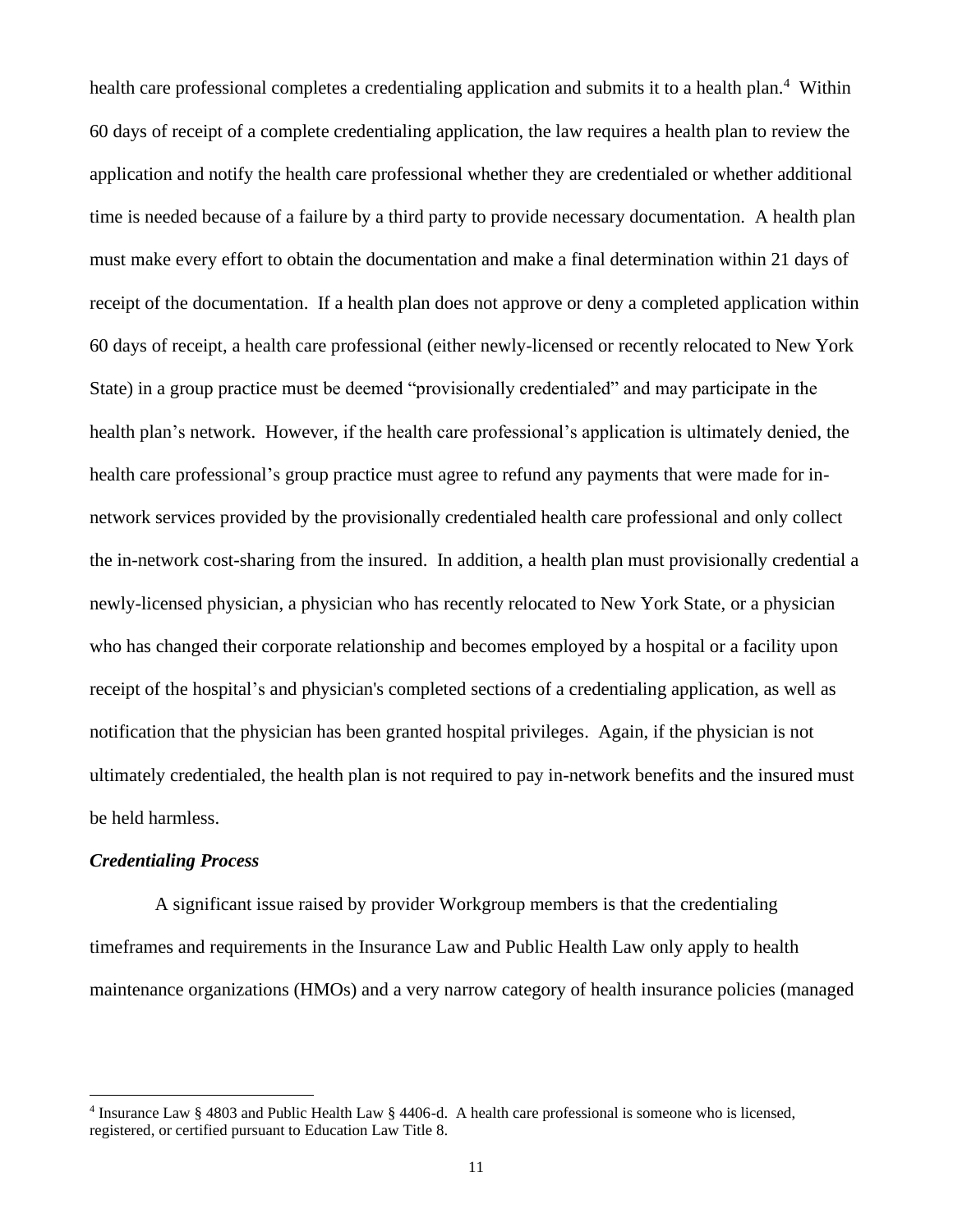care products). In addition, the credentialing timeframes only apply to applications submitted by health care professionals and not to applications submitted by facilities.

The Workgroup recommends that the Insurance Law be amended to apply the credentialing timeframes and requirements to all comprehensive health insurance policies with provider networks.<sup>5</sup> In addition, the Workgroup recommends that the Insurance Law and Public Health Law be amended to extend the credentialing timeframes to include facility applications.

# *Credentialing Application*

Workgroup members representing providers expressed concern regarding credentialing applications and a lack of uniformity in related requests for information. These Workgroup members noted that health plans typically use a credentialing application provided by CAQH, which is a national, non-profit organization focused on streamlining the business of health care. However, health plans frequently ask questions and request information from providers, in addition to those in the CAQH application form, including to address state Medicaid requirements or to obtain detailed malpractice history, which may vary among the plans. Additionally, Workgroup members representing providers and facilities noted that some plans collect information with the initial application that would also be collected and verified during the Primary Source Verification process, which is unnecessary and burdensome. Workgroup members also noted that the CAQH application is designed for health care professionals and cannot be used for facility credentialing because it does not collect all necessary information such as ownership, staffing, or site inspection history.

The Workgroup recommends the continued use of the CAQH standard application for health care professional credentialing. Further, the Workgroup recommends that health plans develop a standard, simplified list of additional questions, as well as identify any follow-up information requests that can be standardized or use standardized formats to obtain any follow-up information.

<sup>5</sup> Insurance Law § 4803.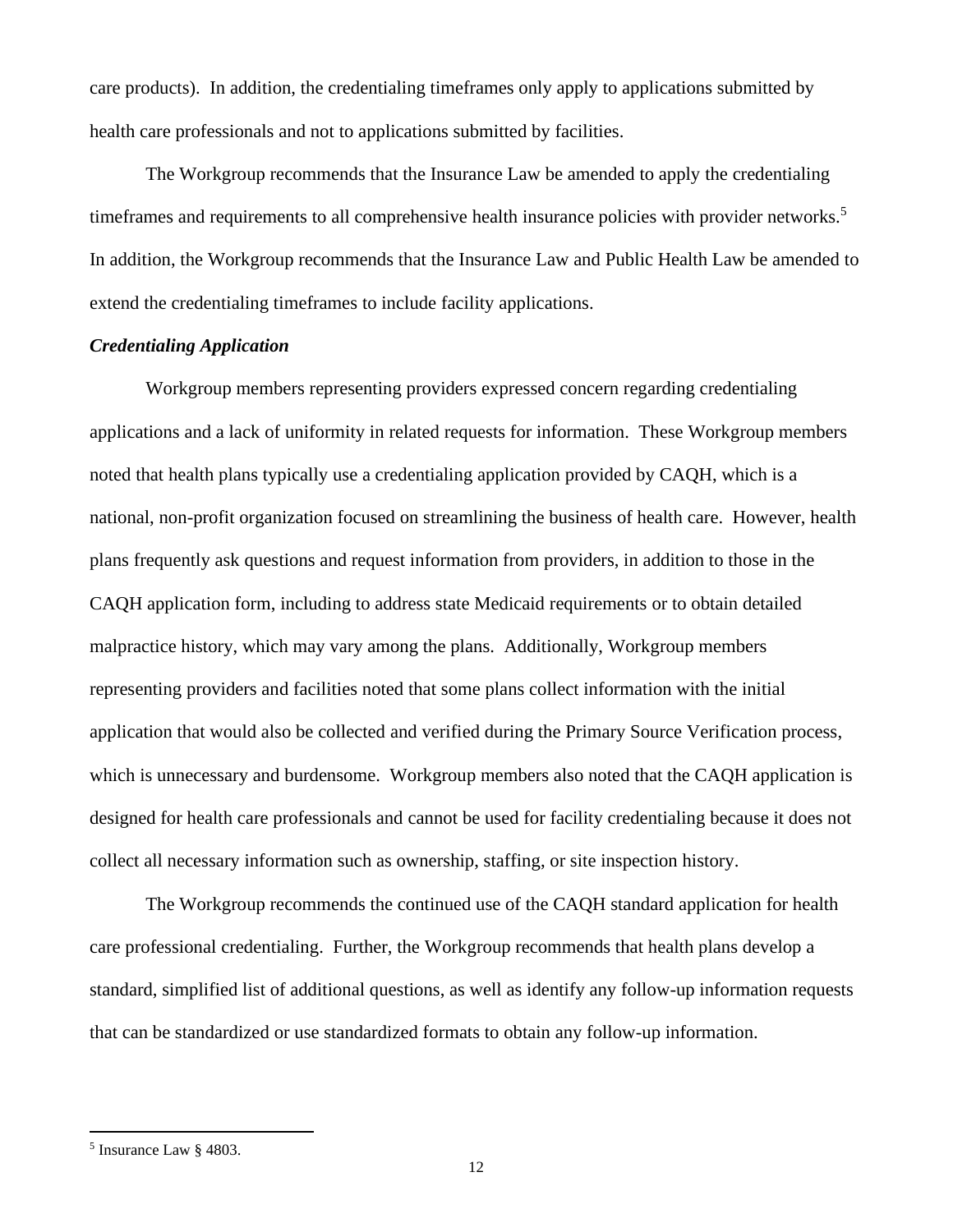# *Status of Credentialing Applications*

Workgroup members representing providers stated that it is difficult to check on the status of a credentialing application after it is submitted to a health plan. Health plans stated that many plans currently operate dedicated telephone hotlines or online portals for providers to request status reports or have real-time communications. However, providers noted that some telephone hotlines or online portals do not provide meaningful information as to when credentialing will be completed. The Workgroup recommends that health plans implement an online portal or telephone hotline to provide effective, real-time information and meaningful status updates for providers. Specifically, the online portal or telephone hotline should be able to identify missing information from the provider's credentialing application and the status of the application in the health plan's review process.

#### *Completion of Credentialing Applications*

Workgroup members noted that the back and forth required to obtain necessary information during the credentialing process is time consuming. Workgroup members representing health plans noted that providers often submit incomplete applications, requiring the plan to reach out to the provider to obtain the necessary information for a complete application. The Workgroup recommends that providers ensure that their applications are complete, review their information recorded in the CAQH database to make sure that it is up to date, and provide timely responses to requests for additional or missing information. Additionally, Workgroup members representing providers noted that health plans frequently request information that will be verified during the Primary Source Verification process. The Workgroup recommends that health plans review their Primary Source Verification processes to ensure that the health plan is not collecting duplicative information.

#### *Credentialing Database*

Workgroup members discussed the possibility of creating a centralized credentialing database to simplify the credentialing process. The database would contain the information needed to credential a provider. Workgroup members recommend that plans and providers collaborate to explore the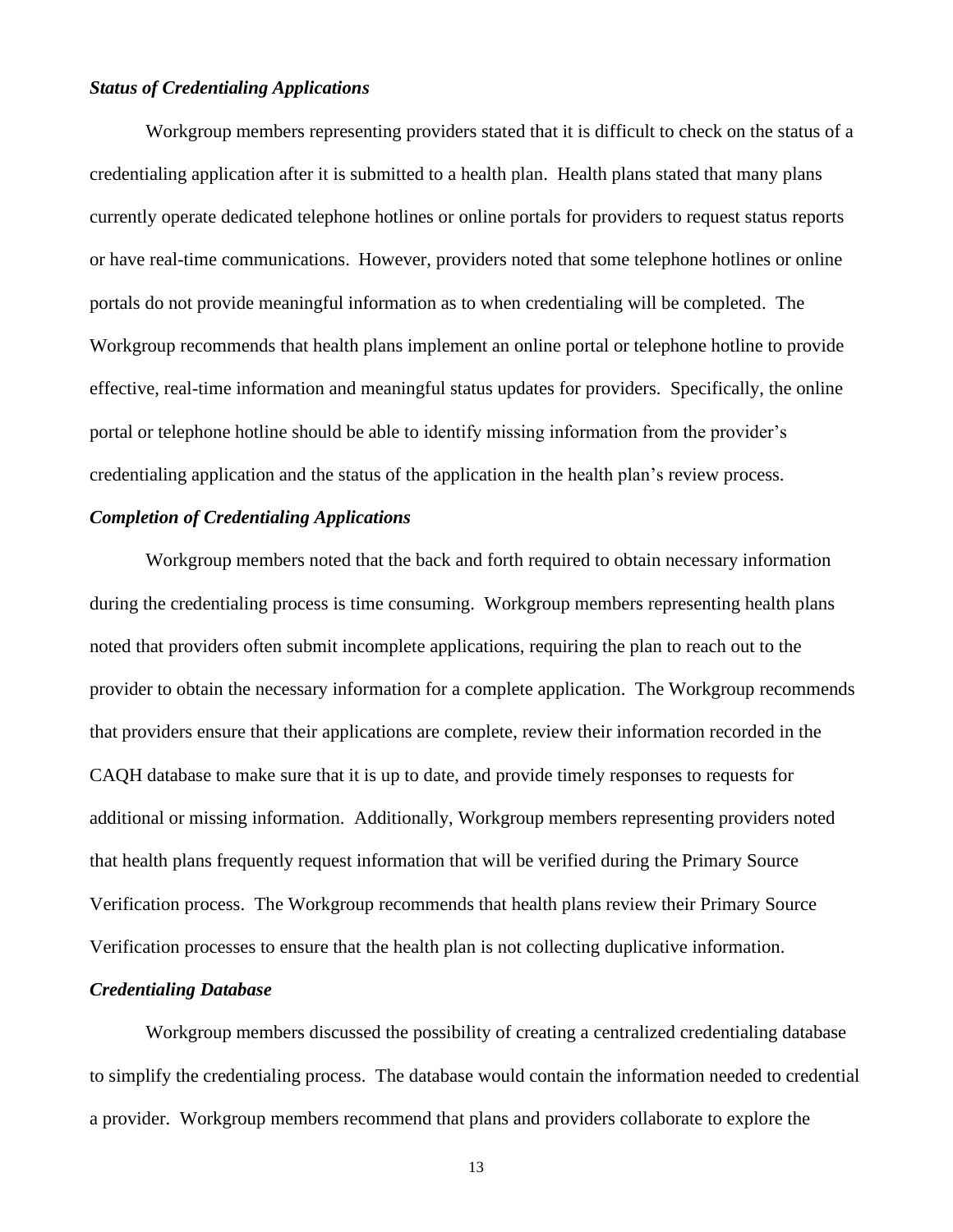feasibility of an independent, centralized credentialing database, including the scope, functions, and overall parameters of the database.

#### *Provisional Credentialing*

Workgroup members discussed whether to expand provisional credentialing, which enables a newly-licensed or recently relocated physician joining a group practice or employed by a hospital to be considered an in-network provider before being fully credentialed by a health plan. It was noted by Workgroup members representing health plans that provisional credentialing is not frequently used. Workgroup members representing providers pointed out that infrequent use of provisional credentialing may be due to the limited application of the Insurance Law provisions regarding credentialing. Workgroup members noted that if improvements on other aspects of the credentialing process reduce credentialing timeframes, expansion of provisional credentialing may be unnecessary. Workgroup members representing consumers expressed concern that a provider might have a history of malpractice or other misconduct that would not be revealed prior to provisional credentialing. The Workgroup did not reach a consensus on this issue.

#### *Facility Credentialing*

Workgroup members representing facilities noted that credentialing applications for facilities are not uniform and that the CAQH application is not workable for facility credentialing. DFS surveyed Workgroup members to obtain sample facility credentialing applications to determine the feasibility of creating a standard application for facility credentialing. DFS created a draft standard facility credentialing application and sent it to Workgroup members for feedback. The Workgroup recommends continued collaboration on creating a standardized credentialing application that will be used for facilities.

Workgroup members representing facilities also noted that during the re-credentialing process, facility credentialing applications are not pre-populated with information from a previous credentialing application. These Workgroup members found it time-consuming to re-enter this information during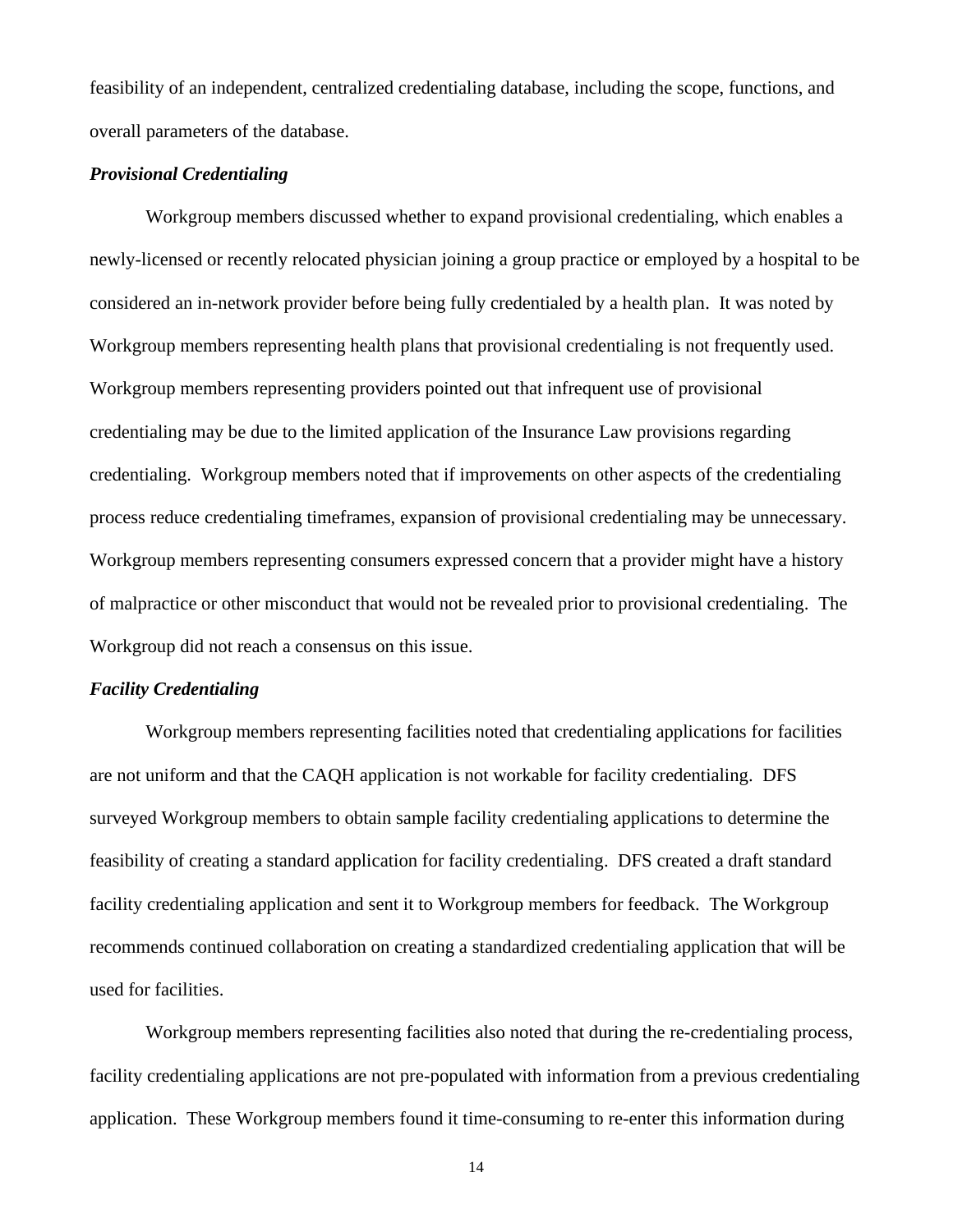re-credentialing. Facilities also expressed concern that different facility sites are credentialed at different times and suggested that health plans provide an option for all sites affiliated with the facility to be credentialed at the same time. Workgroup members representing health plans noted that some health plans currently re-credential all affiliated sites at the same time. The Workgroup recommends that health plans pre-populate re-credentialing applications for facilities, with facilities updating any incorrect or incomplete information, as opposed to facilities having to complete a new application each time the facility is re-credentialed, and that facilities provide complete and timely responses. The Workgroup also recommends that health plans work with facilities to re-credential all affiliated sites at the same time if requested by a facility.

# <span id="page-14-0"></span>**Preauthorization Practices**

### *Background*

Preauthorization is a review that is conducted by a health plan or its utilization review agent to determine whether a service is medically necessary before the service is provided to an insured. Preauthorization is permitted under Insurance Law and Public Health Law Articles 49, except for emergency services and certain mental health and substance use disorder treatments, and subject to certain timeframes and requirements. When conducting preauthorization, health plans and their utilization review agents typically use evidence-based and peer reviewed clinical review criteria, which are a set of standards used to determine whether a health care service or treatment is medically necessary. The Insurance Law and Public Health Law require health plans to disclose the written clinical review criteria relating to a particular condition or disease upon written request of an insured, prospective insured, or the insured's health care provider. 6 Additionally, when a health plan or utilization review agent makes an adverse determination, it must state that the clinical review criteria

<sup>&</sup>lt;sup>6</sup> Insurance Law §§ 3217-a(b)(10) and 4324(b)(10) and Public Health Law § 4408(2)(j).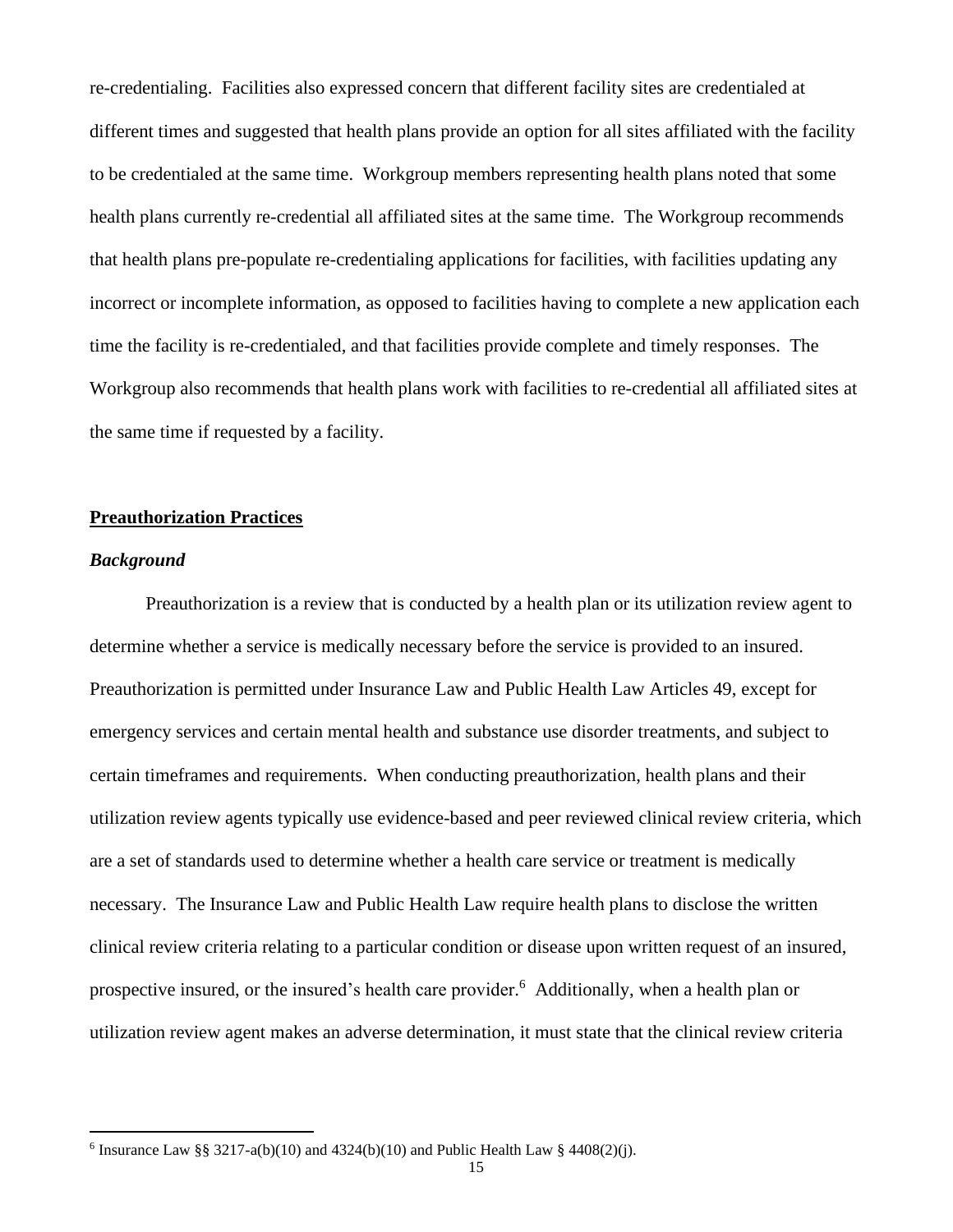relied upon to make the determination is available upon request of the insured or the insured's designee.

#### *Disclosure and Timeframe to Provide Clinical Review Criteria*

Workgroup members representing consumers explained that access to clinical review criteria helps insureds and providers understand what information should be provided for the service to be approved and whether an appeal should be pursued, ideally leading to fewer denials and less need for appeals. Workgroup members representing consumers expressed concern that health plans and their utilization review agents do not provide timely access to their clinical review criteria and would like the clinical review criteria to be provided within one day for expedited cases. DFS reminded Workgroup members that health plans are responsible for providing clinical criteria used by their delegated utilization review agents. Workgroup members representing health plans stated that it is a common practice of health plans to post clinical review criteria on their websites. However, Workgroup members representing consumers noted that clinical review criteria are often only available in "locked" areas of a plan's website and therefore accessible only to an insured who has logged into the plan's website, making it difficult for authorized representatives and insureds who are not techsavvy to access the information.

The Workgroup recommends that health plans post their clinical review criteria, including criteria used by delegated utilization review agents, in a centralized place on their websites that is readily available to the public. If any information in the clinical review criteria is considered proprietary by a third party, health plans should create an online process to request the clinical review criteria. In addition, the Workgroup recommends that health plans and their delegated utilization review agents provide the requested clinical review criteria within five days of receiving such requests from an insured or their authorized representative. If the request involves an expedited appeal, the health plan and their delegated utilization review agents should provide the clinical review criteria within a shorter time period.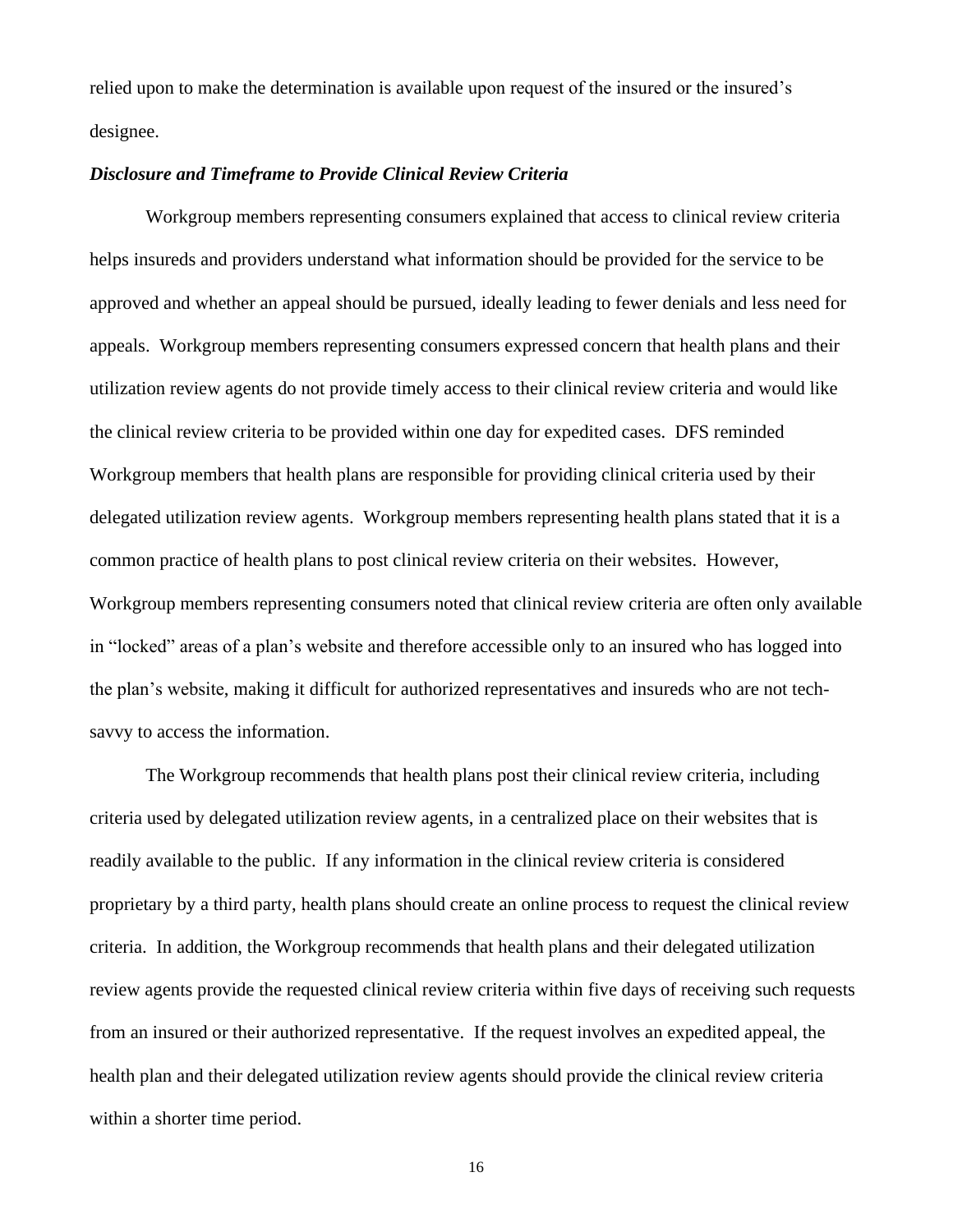Additionally, Workgroup members representing consumers stated that some health plans take weeks to process patient authorization forms. During this time, advocates and family members can only speak to the health plan with the insured on the call. This is not feasible for many people who are receiving inpatient treatment, where they do not have access to phones, or who are experiencing a mental health or substance use crisis. Workgroup members representing consumers recommend that health plans be required to accept a standard form for insureds to designate an authorized representative and that health plans be held to specific timeframes to process an authorization for a designated representative. Health plan Workgroup members expressed support for a standard authorization form. The Workgroup recommends that a standard form be developed for an insured to designate an authorized representative and that such form be accepted by all health plans.

#### *Services that Require Preauthorization*

Workgroup members representing providers expressed concern that each health plan has a different set of services that require preauthorization, so that providers with patients covered under different health plans have to educate themselves on the requirements of all their patients' plans. Workgroup members representing health plans noted that preauthorization requirements may be due to different regulations governing the programs they administer or reflect the varying populations served by the products they offer. Workgroup members representing consumers advocated for a portion of each health plan's website to be devoted solely to preauthorization requests, appeals, and grievances, with all related documents (e.g., clinical review criteria, insurance contracts) in one place. Health plans agreed that the services requiring preauthorization should be transparent to insureds and providers and that many health plans currently post this information on their websites.

Provider and consumer Workgroup members also expressed concern that preauthorization may act as a barrier to getting care and that the volume of services requiring preauthorization presents a significant administrative burden for providers in terms of time and costs. Provider and consumer Workgroup members expressed an overall goal of reducing the number of services that require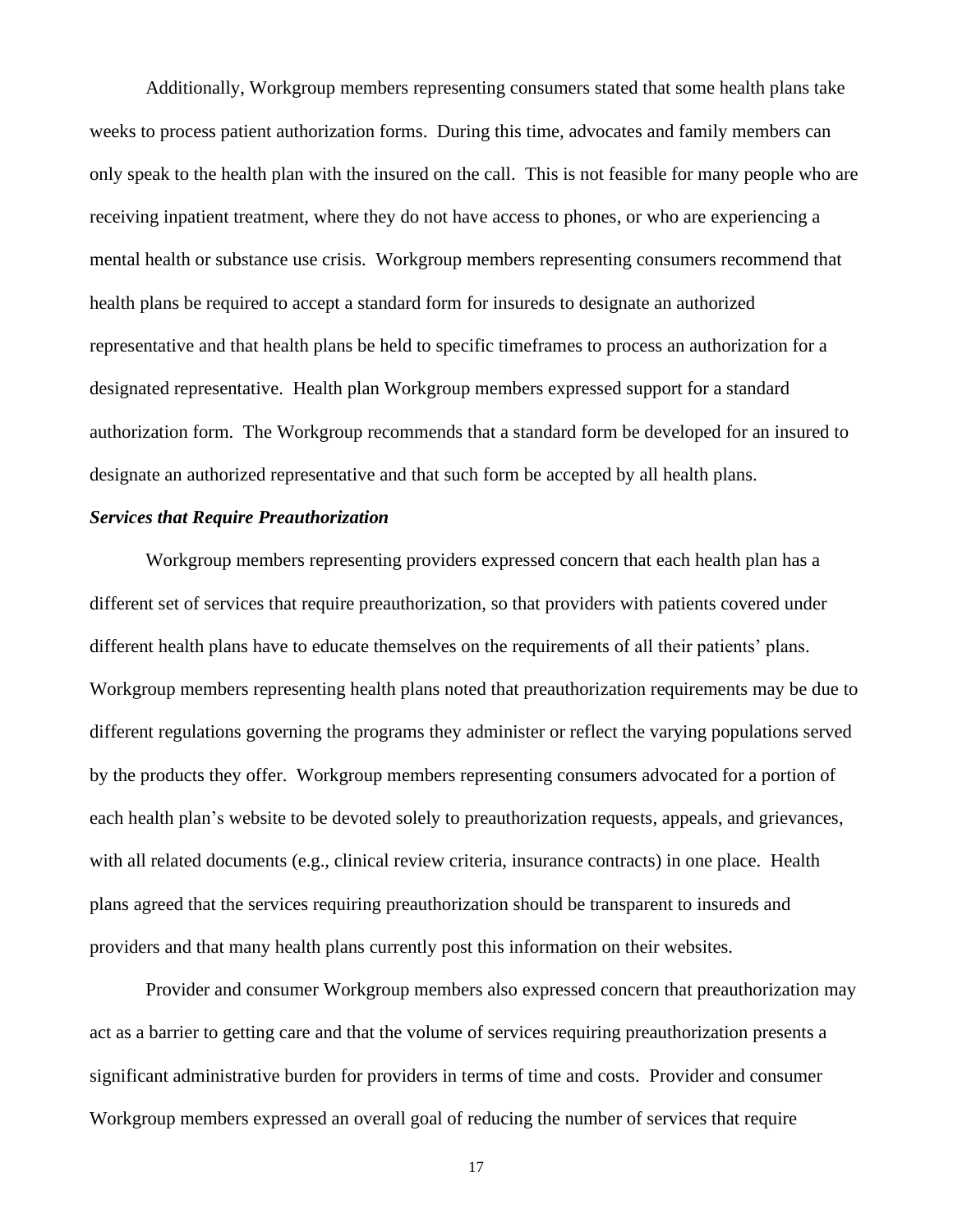preauthorization. Workgroup members representing consumers stated that patients with chronic conditions (e.g., migraines, hormone insufficiency) should not be required to have their providers rerequest approval for the same medication every few months. While Workgroup members representing health plans agreed that reducing the number of unnecessary preauthorization requirements is a laudable goal, they expressed concern that providers do not always adhere to commonly accepted clinical guidelines. Health plans noted that there is value in preauthorization because it ensures payment prior to the service being provided, helps ensure that a patient obtains the most appropriate health care services in accordance with clinical guidelines, and reduces unnecessary health care costs. Health plans stated that preauthorization requests would be either eliminated or be more frequently approved if providers complied with clinical guidelines when ordering services. Workgroup members representing providers disagreed that compliance with clinical guidelines is a common problem and stated that preauthorization requirements can result in needed medical care being denied or delayed. Workgroup members representing providers indicated that clinical guidelines should not be the sole basis used in determining medical necessity and that some health plans do not consider all relevant factors that the treating physician is considering. Additionally, provider Workgroup members stated that in many cases health plan clinical peer reviewers are not in the same specialty as the treating physician and considerable deference should be given to the treating physician when reviewing preauthorization requests. These Workgroup members also advocated in favor of requirements for health plans to use evidence-based and peer reviewed clinical guidelines, similar to current Public Health Law and Insurance Law requirements for step therapy protocols. Workgroup members representing health plans expressed support for evidence-based clinical guidelines and stated that such guidelines are also important to help address health inequities.

Workgroup members representing physicians also expressed concern regarding preauthorization requests being advanced unnecessarily to a physician-to-physician level review in situations when the issue could have been resolved between the health plan's staff and the provider's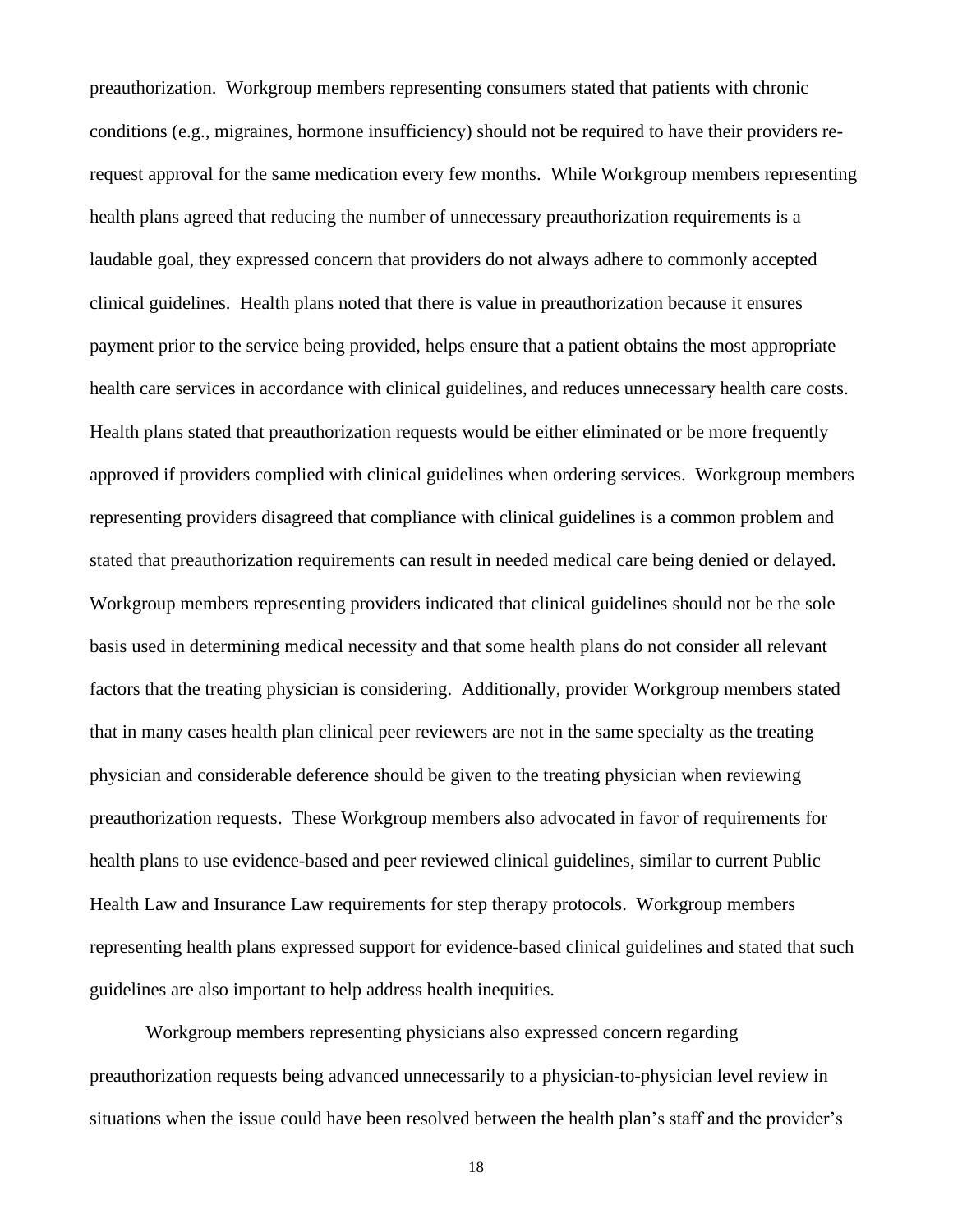staff. They raised concerns that since these requests are regularly approved at the physician level, the requests unnecessarily divert valuable time away from care delivery and exacerbate provider "burnout." Workgroup members representing physicians advocated for additional health plan staff training to reduce the significant time and provider resources associated with navigating preauthorization requests while acknowledging that provider staff also may need to be more knowledgeable regarding the details of the preauthorization requests.

The Workgroup recommends that health plans clearly identify the services that are subject to preauthorization. In addition, at least annually, health plans should review services that are generally approved through preauthorization to identify where preauthorization requirements may be removed. Health plans should also review circumstances where repeat preauthorization requirements for the same patient/same treatment can be eliminated. Health plans should adopt evidence-based and peer reviewed clinical guidelines, with the most current data informing best practices for patient care and make the guidelines available to providers. Providers should similarly order services that are consistent with the plan's evidence-based clinical guidelines, recognizing that there will be circumstances when the patient's condition will necessitate variation from such clinical guidelines.

#### *Peer-to-Peer Reviews*

Workgroup members representing hospitals expressed concern about peer-to-peer reviews with health plans, which are conversations between a hospital and health plan to discuss a patient's care. Hospitals expressed concern that some health plans will not allow them to choose the hospital physician to participate in the peer-to-peer discussion and instead will only engage in discussions with the patient's attending physician. Hospital Workgroup members stated that hospitals are in the best position to determine which physician should participate in the peer-to-peer review on their behalf and expressed concern that some health plan physicians frequently lack knowledge of the specialty area involved in the patient's care. Workgroup members representing health plans expressed concern that some hospitals designate hospitalists or other providers who lack knowledge of the patient's case or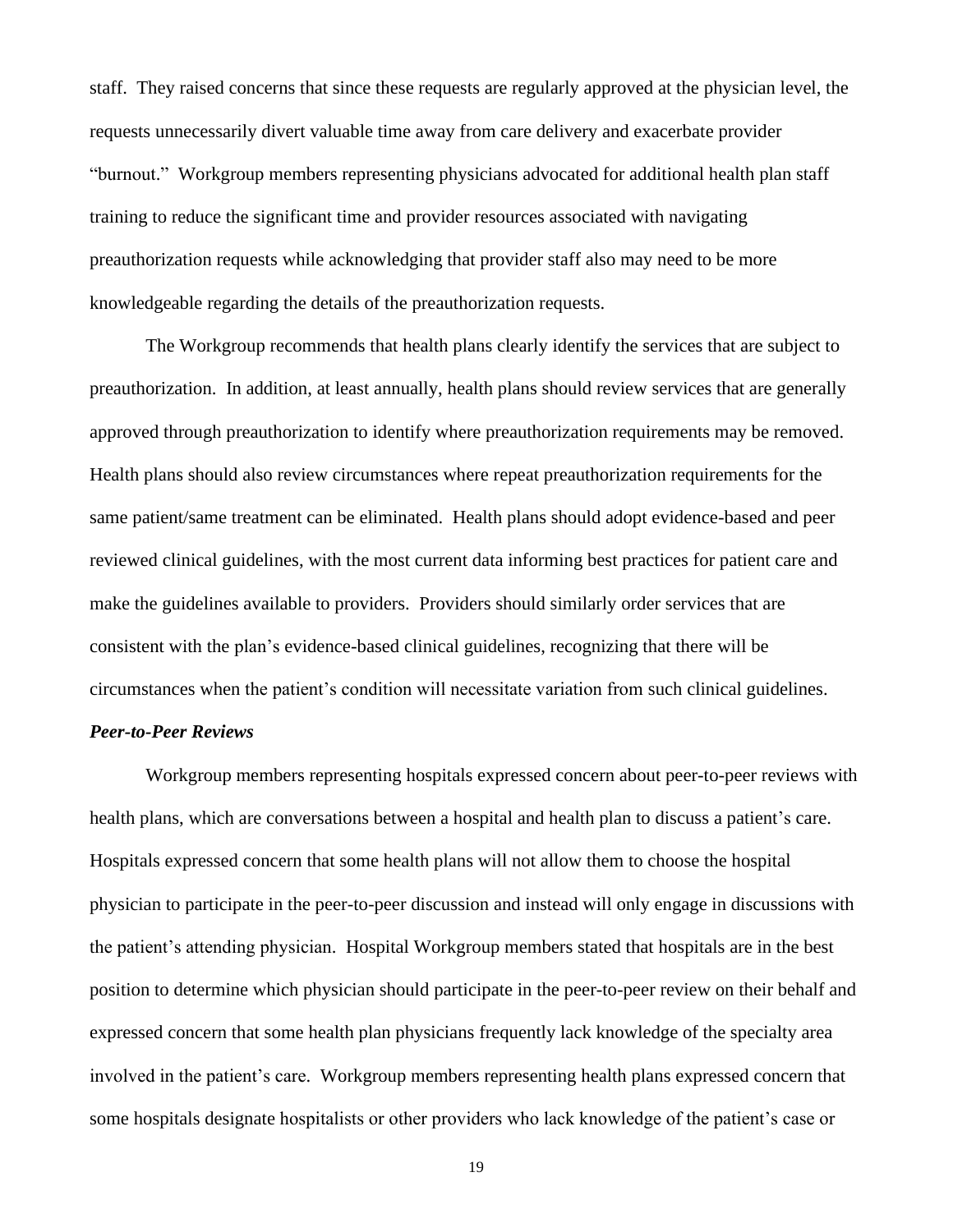appropriate course of treatment. It was noted that the law does not specify who may be a clinical peer on behalf of a hospital. However, the law does provide that a health plan's "clinical peer reviewer" must be either a physician who possesses a current and valid non-restricted license to practice medicine; or a health care professional other than a licensed physician who, where applicable, possesses a current and valid non-restricted license, certificate or registration or, where no provision for a license, certificate or registration exists, is credentialed by the national accrediting body appropriate to the profession, and is in the same profession and same or similar specialty as the health care provider who typically manages the medical condition or disease or provides the health care service or treatment under review.<sup>7</sup> The Workgroup recommends that for hospital services, peer-topeer reviews involve physician to physician communication, which may include the treating physician or a physician who is designated by and either employed by, or has privileges at the hospital. The physician discussing the case for both the health plan and hospital should be knowledgeable about the patient and treatment.

#### *Transmission of Documents*

Workgroup members representing providers expressed concern regarding the transmission of documents for preauthorization requests, which is still primarily done by mail or facsimile. Workgroup members representing hospitals expressed concern that some health plans require submission of faxed documents and that these are frequently lost, requiring multiple resubmissions. As a result, responses to some preauthorization requests may be delayed, which means that the care itself may be delayed. Workgroup members representing health plans stated that many plans have adopted, or will be adopting, electronic processes to accept preauthorization requests, but expressed concern that providers do not always use these electronic processes. Workgroup members confirmed that a HIPAA standard transaction for preauthorization requests exists but has not been widely

<sup>&</sup>lt;sup>7</sup> Insurance Law § 4900(b) and Public Health Law § 4900(2). For reviews of mental health and substance disorder treatment, a clinical peer reviewer must specialize in behavioral health and have experience in the delivery of mental health or substance use disorder courses of treatment.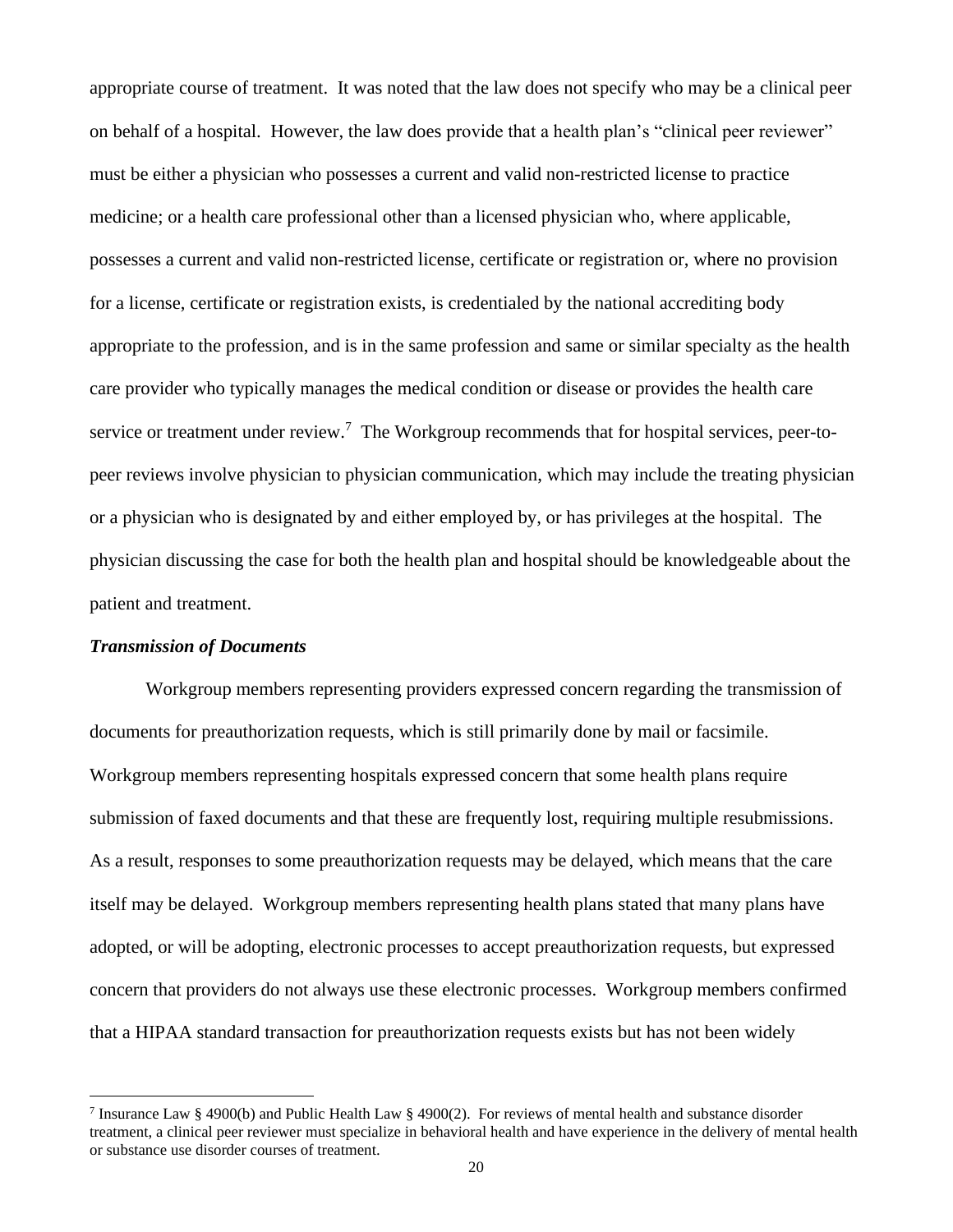adopted. The Workgroup recommends that health plans and providers adopt the HIPAA standard for the electronic transmission of documents for preauthorization requests.

# <span id="page-20-0"></span>**Access to Electronic Medical Records**

#### *Background*

The Insurance Law and Public Health Law set forth the parameters for health plans and their utilization review agents to request medical records from providers when conducting medical necessity reviews.<sup>8</sup> During preauthorization or concurrent review, health plans and their utilization review agents may request copies of medical records only when necessary to verify that the health care services subject to such review are medically necessary. In such cases, only the necessary or relevant sections of the medical record may be requested. However, HMOs are specifically exempted from these requirements. Additionally, the law permits utilization review agents to request copies of partial or complete medical records retrospectively. Also, during these medical necessity reviews, many health plans and providers exchange information primarily by means of paper or facsimile communication. This method of communication is rife with inefficiencies that lead to numerous backand-forth, unwieldy exchanges between health plans and providers with a large volume of requests for medical records and short timeframes for submission. There is growing frustration regarding lost information requests and disputes about whether necessary information has been received due to reliance on paper communication when better technology is available.

#### *Discussion*

Workgroup members discussed the need and feasibility of granting health plans structured access to providers' electronic medical records ("EMRs") to address problems inherent in the exchange of information during medical necessity reviews. EMRs are essentially digital versions of the paper charts in the provider's office.

<sup>&</sup>lt;sup>8</sup> Insurance Law § 4905(g) and Public Health Law § 4905(7).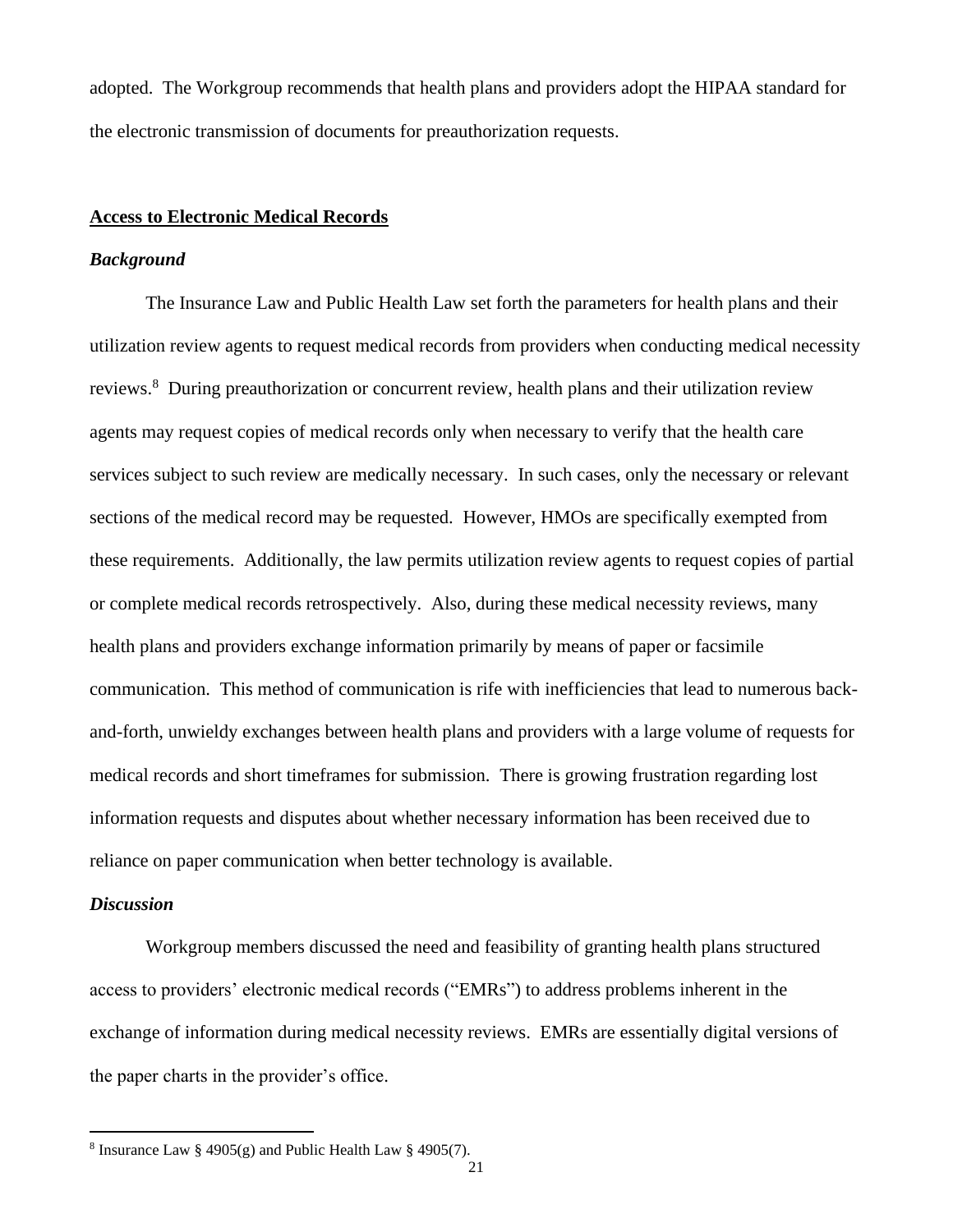Workgroup members representing providers expressed concern that entire medical records are often requested when only a portion would be necessary to review the service. Some provider and consumer Workgroup members also voiced concern about the security of information and privacy issues when electronic medical records are shared. Several provider Workgroup members expressed concern that granting access to EMRs will increase claim denials and that EMR access is sought mainly for this purpose. In fact, some hospital Workgroup members indicated that their hospitals had previously entered into agreements with certain health plans to share EMRs and saw claim denials increase. Hospital Workgroup members indicated that the increasing volume of claims denials and payment delays have resulted in a great deal of mistrust of health plan behavior. Due to this unresolved issue, hospital Workgroup members indicated that it will be difficult to grant health plans access to providers' EMRs.

Health plan Workgroup members view access to EMRs as a solution to many administrative burdens that currently exist and a significant driver toward achieving administrative simplification. Health plan Workgroup members stated that where access to EMRs has been implemented, providers see a reduction in denials based on lack of information to determine coverage, without any material increase in overall denials. Specifically, they stated that access to EMRs would ease many administrative burdens and would address several concerns raised by providers, including easier peerto-peer reviews, simplifying the submission of claims and claims attachments, and potentially reducing the amount of back and forth between providers and plans. Health plan Workgroup members mentioned that their experience in other states has shown that an electronic data exchange can enable better care and reduce adverse outcomes (e.g., readmission and avoidable emergency room visits). Some health plans reported having EMR arrangements in place with some hospitals in New York and that both parties were satisfied with the resulting efficiencies and privacy protections. Health plan Workgroup members also support implementing health plan developed guiding principles for sharing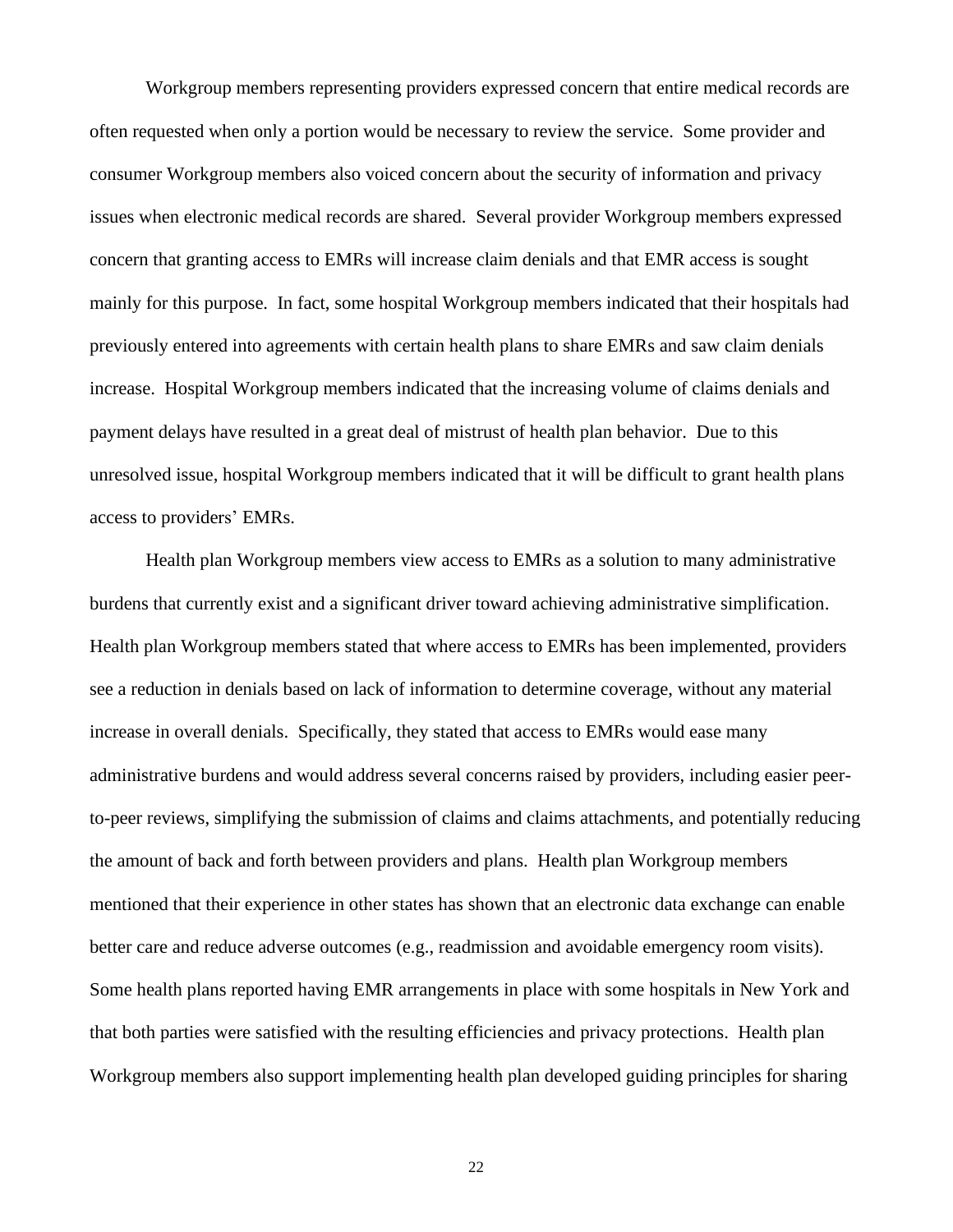of EMRs and implementing additional requirements as necessary to ensure patient privacy. These principles include the following guardrails:

- − EMR access is used exclusively for individual claim/care review and adjudication and will not be used for any auditing function or to detect any historical patterns of billing or abuse.
- − Limit access to admission, discharge, and treatment data to better support an insured's health needs.
- − Health plans will not separately request additional information to support a coverage determination if the information is otherwise available in an EMR.
- − Health plans will not seek information that they are not already permitted to receive.
- − Health plans will prioritize the safeguarding of their insureds' data, including their protected health information and personally identifiable information.
- − To the extent feasible and necessary, health plans will also seek to be HITRUST certified, which requires demonstrating and following global standards for data security and privacy compliance.

Workgroup members representing hospitals indicated that these principles are not sufficient for many hospitals to agree to share EMRs and that many of these principles simply re-state what is already required by law. These Workgroup members indicated that they would need to see considerable progress in reducing inappropriate claim denials before allowing health plans to access EMRs.

Workgroup members representing consumers recommend that insureds be given access to their own EMRs to facilitate authorized representatives in assisting insureds with their appeals as they believe that providers do not always provide adequate patient access to records.

Workgroup discussions affirmed the need for more integrated electronic interactions between providers and plans. Nonetheless, a common theme raised by Workgroup members is that there is a lack of trust between many providers and health plans and that this barrier would need to be overcome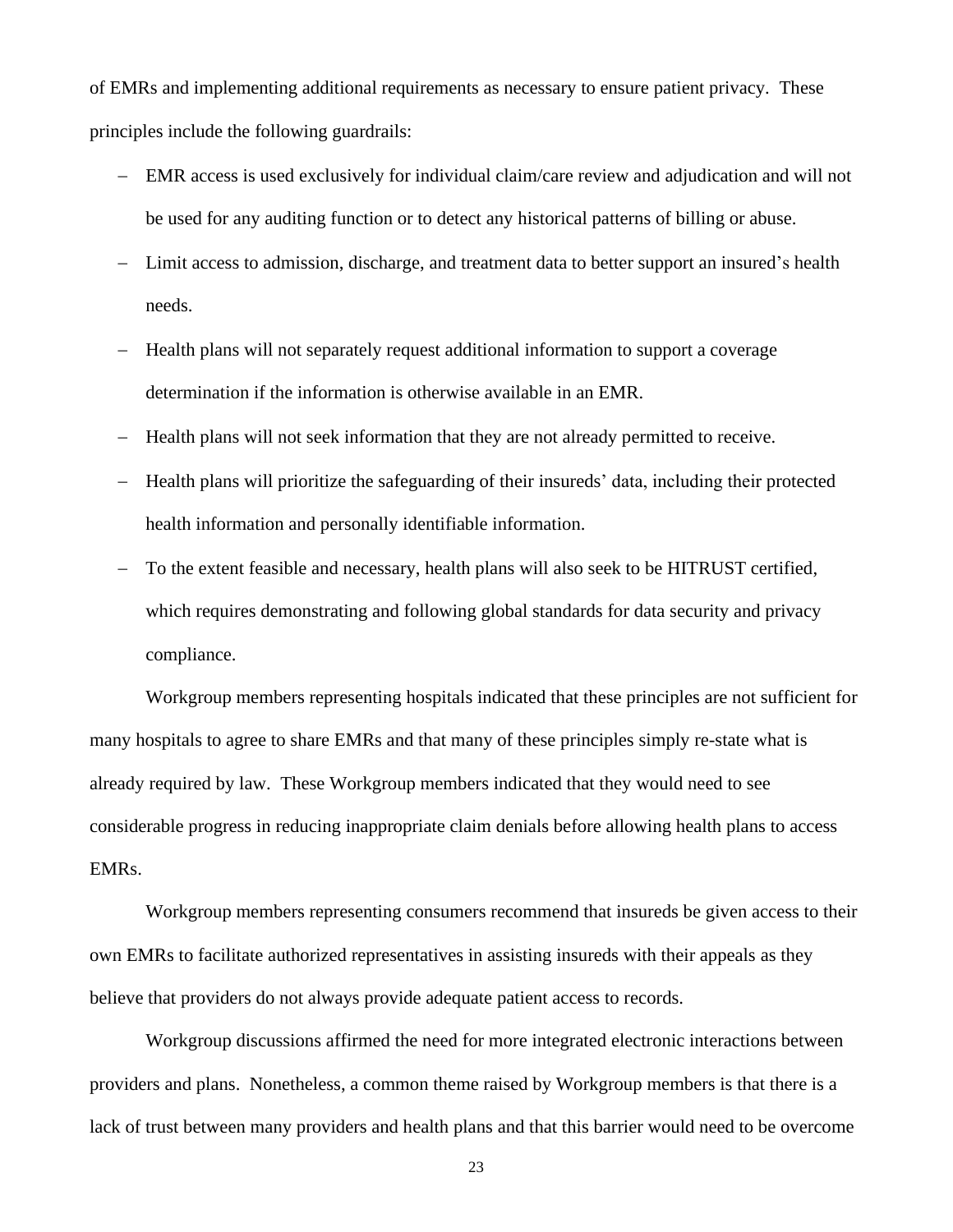for some providers to agree to EMR arrangements with health plans. Workgroup members recommend that health plans and providers continue discussions to determine if individual or regional agreements to share EMRs can be reached. However, the Workgroup could not reach a consensus on whether providers should be required to permit health plans to access their EMRs. Workgroup members recommend that health plans and providers discuss options to streamline the exchange of medical records if access to EMRs is not provided. Workgroup members also recommend, with respect to the issue of scope and volume of medical record requests, that the Insurance Law and Public Health Law be amended to remove the exception for HMOs.<sup>9</sup>

The Workgroup also discussed whether the Statewide Health Information Network for New York ("SHIN-NY") is an option for health plans to access EMRs. SHIN-NY allows the electronic exchange of clinical information and connects health care professionals statewide. Specifically, SHIN-NY connects regional networks, which allows participating health care providers, with patient consent, to quickly access electronic health information and securely exchange data statewide. However, discussions with SHIN-NY representatives revealed that SHIN-NY does not have all the information a health plan would likely need to make a medical necessity decision, nor is it presently configured in a way that would facilitate medical necessity reviews. Further, the information in SHIN-NY is not currently permitted to be used for utilization review purposes without obtaining level 2 written consent from each patient. However, over the next several years, the minimum dataset is being expanded pursuant to federal requirements, and consent policy and permitted purposes are being re-evaluated, which could make SHIN-NY a more viable potential solution for the future. Workgroup members representing health plans stated that SHIN-NY is a trusted source that health plans believe could be better used to facilitate information transmission between plans and providers if it is enabled to collect the necessary data.

<sup>&</sup>lt;sup>9</sup> Insurance Law § 4905(g) and Public Health Law § 4905(7).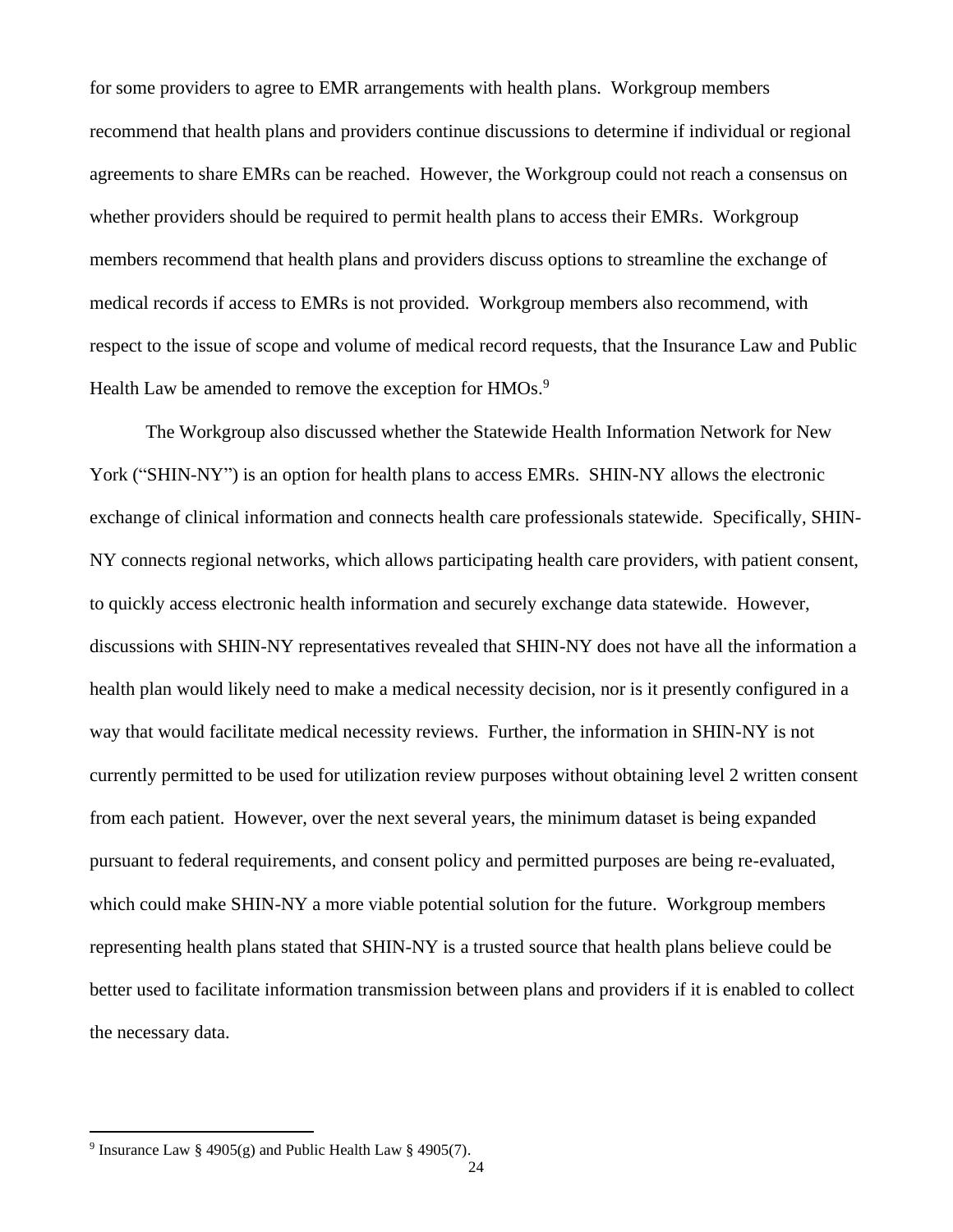#### <span id="page-24-0"></span>**Claim Submission, Payment, and Attachments**

#### *Background*

The Health Insurance Portability and Accountability Act of 1996 ("HIPAA") was enacted to modernize the flow of health care information. Title II of HIPAA, known as the Administrative Simplification provisions, requires national standards to be established for electronic health care transactions and national identifiers for providers, health insurance plans, and employers.<sup>10</sup> HIPAA rules standardize medical codes used by coders and billers to identify diagnoses and procedures. The HIPAA Electronic Data Interchange ("EDI") rule specifies the types of transactions that are covered under HIPAA. It also requires a specific format for each transaction type, including claims, claim status, eligibility verifications, referrals, and authorizations. HIPAA requires all providers and billers covered by HIPAA to submit claims electronically, using the requisite format.

# *Electronic Claim Submissions*

One of the issues related to claims submission identified by Workgroup members involves the use of paper claims instead of electronic claims. Workgroup members stated that the use of paper claims is time-consuming when better technology is available. Discussion among Workgroup members revealed that electronic claims processes are already widely used by providers, health plans and their vendors (such as clearinghouses). Workgroup members also pointed out that HIPAA requires the use of electronic claims, as noted above. However, some provider Workgroup members raised concerns that some health plans are requiring paper claims to process secondary claims. Secondary claims are claims submitted to a secondary payor after primary responsibility for payment was determined to be with a different health plan. In such instances, it was stated that providers' electronic secondary claims were rejected by some health plans, and providers were instructed to resubmit using paper claims. Workgroup members representing consumers stated that standardized

<sup>10</sup> [https://www.cms.gov/regulations-and-guidance/administrative-simplification/hipaa-aca.](https://www.cms.gov/regulations-and-guidance/administrative-simplification/hipaa-aca)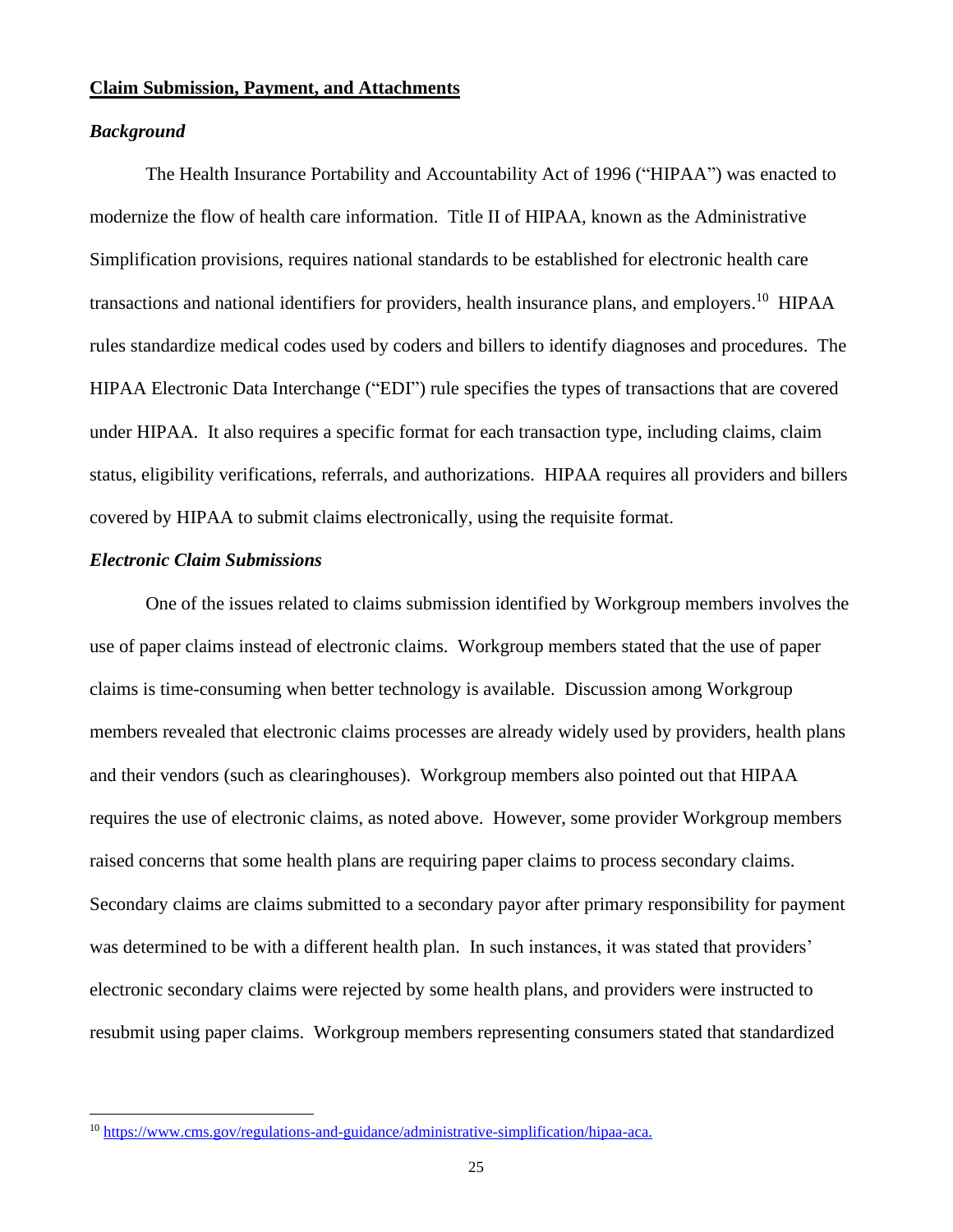and publicly available standards for submitting claims are useful for consumers, advocates, and providers and that claims for out-of-network care are often denied on the basis that the claims submitted did not include all the required information. The Workgroup recommends that providers submit claims electronically, where possible, instead of by paper or facsimile, and that health plans accept claims that are submitted electronically.

#### *Claim Attachments*

Another claim submission issue identified by Workgroup members involves claim attachments being lost or separated from the claim because the attachments are submitted via facsimile or mail. This results in additional time spent by billing staff and delays in claims processing and payment. During discussions, it was discovered that many, if not most, health plans have developed web portals for use by providers. However, some provider Workgroup members stated that some health plans either continue to ask providers to mail medical records in support of claims or do not make web portal information widely available. Moreover, it appears that not all providers prefer to use web portals in all instances. For example, where a provider does not have many patients covered by a particular health plan, the provider may be hesitant to learn how to use that health plan's portal, instead relying on other methods to submit attachments. The Workgroup recommends the use of electronic submission of claim attachments where feasible, such as the use of a web portal. The Workgroup also recommends that health plans offer assistance to providers to facilitate the use of their web portals.

#### *Claim Attachment Standards*

Workgroup members identified the slow acceptance of the use of electronic claim attachments across the industry as an issue. Many Workgroup members acknowledged the lack of a national standard as being the primary cause. Without a national standard, health plans and providers are reluctant to invest in systems and technology to send or accept electronic claim attachments. CMS has indicated that they will be adopting a national standard for electronic claim attachments and that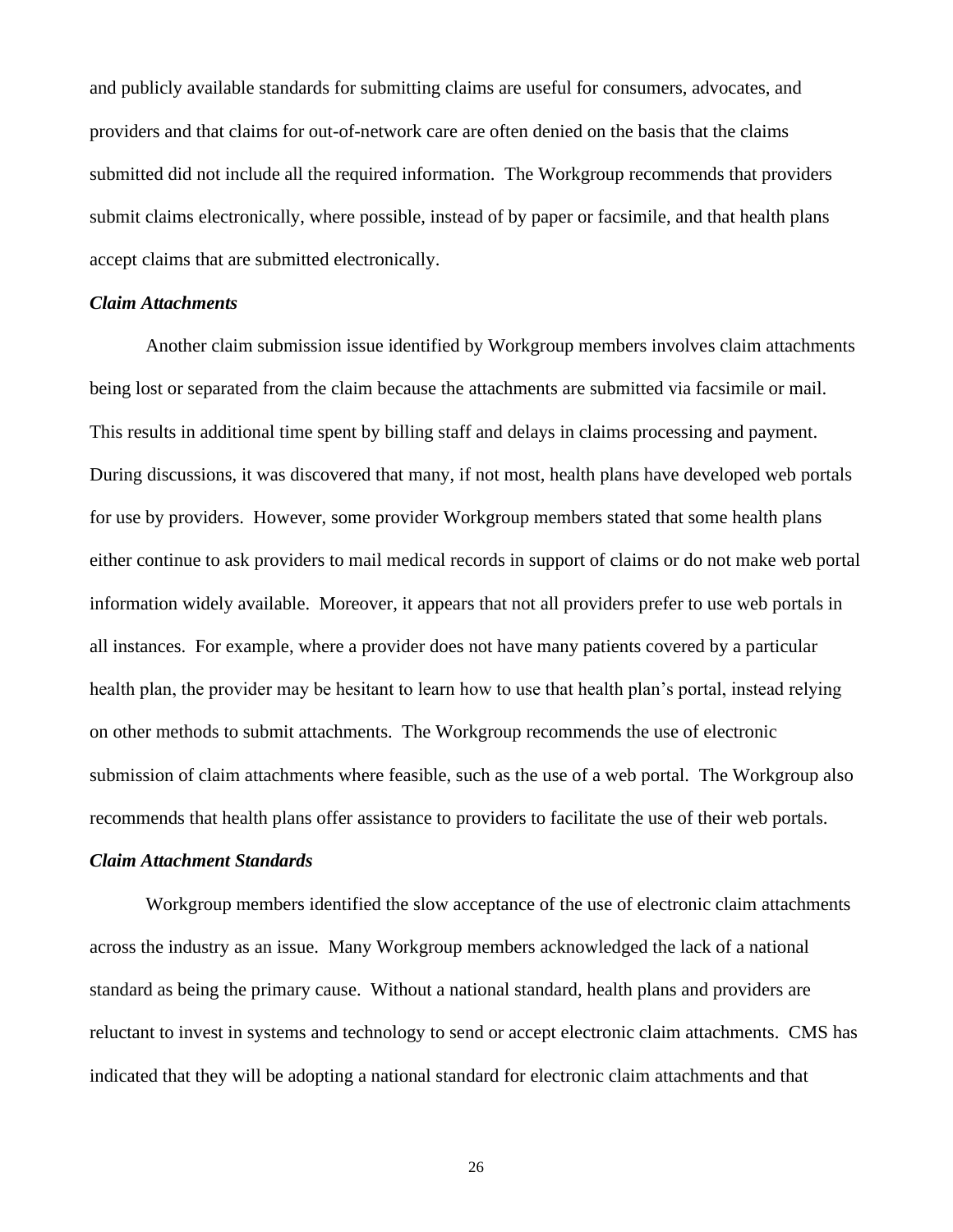parties will have two years for implementation. The Workgroup recommends that once the federal standards are adopted, providers and health plans adopt those standards as soon as possible.

# <span id="page-26-0"></span>**Insurance Eligibility and Overpayment Recovery**

#### *Background*

Overpayment recovery occurs when a health plan pays a provider's claim for health care services and subsequently seeks recovery of all or a portion of that payment. In some cases, the health plan may have conducted a preauthorization review and approved the health care services as medically necessary. Reasons for overpayment recovery include the appropriateness of the application of a particular coding to the services, the insured's coverage was not in effect when services were provided, or suspected fraud. The Insurance Law requires health plans to provide 30 days' advance written notice to providers before engaging in overpayment recovery efforts, and the notice must include the patient's name, service date, payment amount, proposed adjustment, and a specific explanation of the proposed adjustment.<sup>11</sup> The health plan must give the provider an opportunity to challenge an overpayment recovery, including the sharing of claims information, and have written policies and procedures in place for providers to follow. Overpayment recovery is limited to 24 months after the original payment was received by the provider; however, this time limit does not apply to overpayment recovery efforts that are: based on a reasonable belief of fraud or other intentional misconduct, or abusive billing; required by a self-insured plan; or required or authorized by a state or federal government program or coverage that is provided by New York State or a municipality to its employees, retirees, or members. With respect to overpayment recovery for services that have been preauthorized, the Insurance Law requires a health plan to pay a claim for a health care service for which preauthorization was required and received, unless the insured was not a covered person at the

<sup>&</sup>lt;sup>11</sup> Insurance Law § 3224-b(b).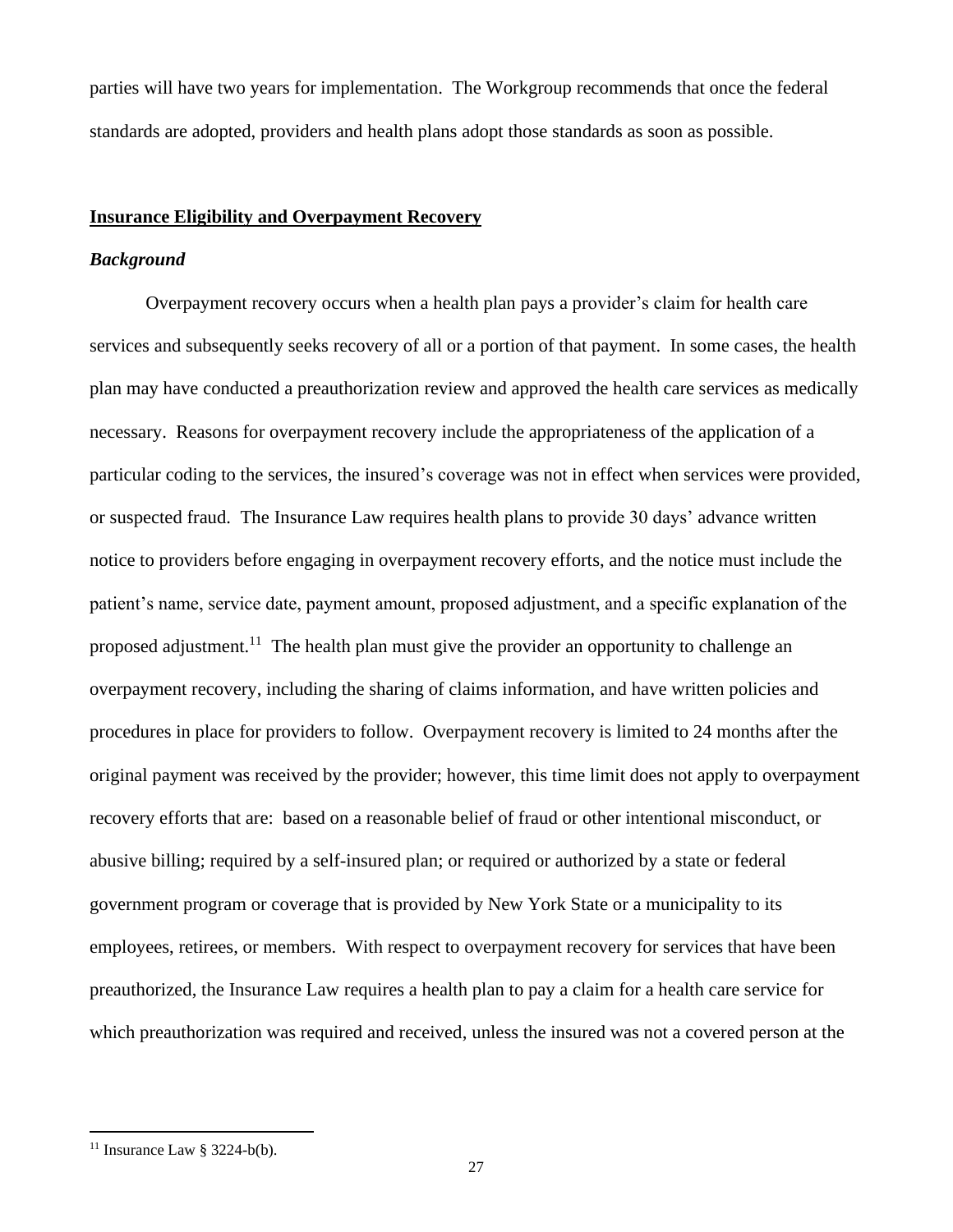time the service was rendered.<sup>12</sup> However, the Insurance Law does not permit a health plan to deny a claim if the insured's coverage was retroactively terminated more than 120 days after the date of the service (if the claim was submitted within 90 days after the date of service).<sup>13</sup> If the claim is submitted more than 90 days after the date of service, the health plan has 30 days after the claim is received to deny the claim on the basis that the insured was not covered at the time of service. In addition, with respect to services for which preauthorization was required and received, the Insurance Law requires a health plan to pay a claim for a health care service unless the preauthorization was based on materially inaccurate or incomplete information provided by the insured or the insured's provider such that preauthorization would not have been granted had complete information been provided.<sup>14</sup>

### *Insurance Eligibility*

Workgroup members discussed issues surrounding insurance eligibility verification and expressed concern with being unable to rely on coverage information obtained on a real-time basis. In these instances, providers confirm an insured's health insurance coverage with a health plan at the time services are rendered, only to have payment recouped months later because coverage was not actually in effect at the time of treatment. Providers stated that overpayment recovery is unfair in this instance because they rendered services and relied on coverage information given to them by the health plan. Health plans stated that they must rely on information from employers regarding changes to an employee's coverage status. Additionally, premium grace periods may result in retroactive termination when premiums are not ultimately paid. Workgroup members representing health plans noted that, while health plans typically make information regarding an insured's coverage and benefits available to providers electronically, employers should be included in further discussions on measures to reduce the time period to notify health plans of changes to an employee's coverage. Workgroup members representing providers also expressed concern regarding Medicaid delays in updating eligibility

<sup>&</sup>lt;sup>12</sup> Insurance Law §  $3238(a)(1)(i)$ .

<sup>&</sup>lt;sup>13</sup> Insurance Law § 3238(a)(1)(ii).

<sup>&</sup>lt;sup>14</sup> Insurance Law §  $3238(a)(4)$ .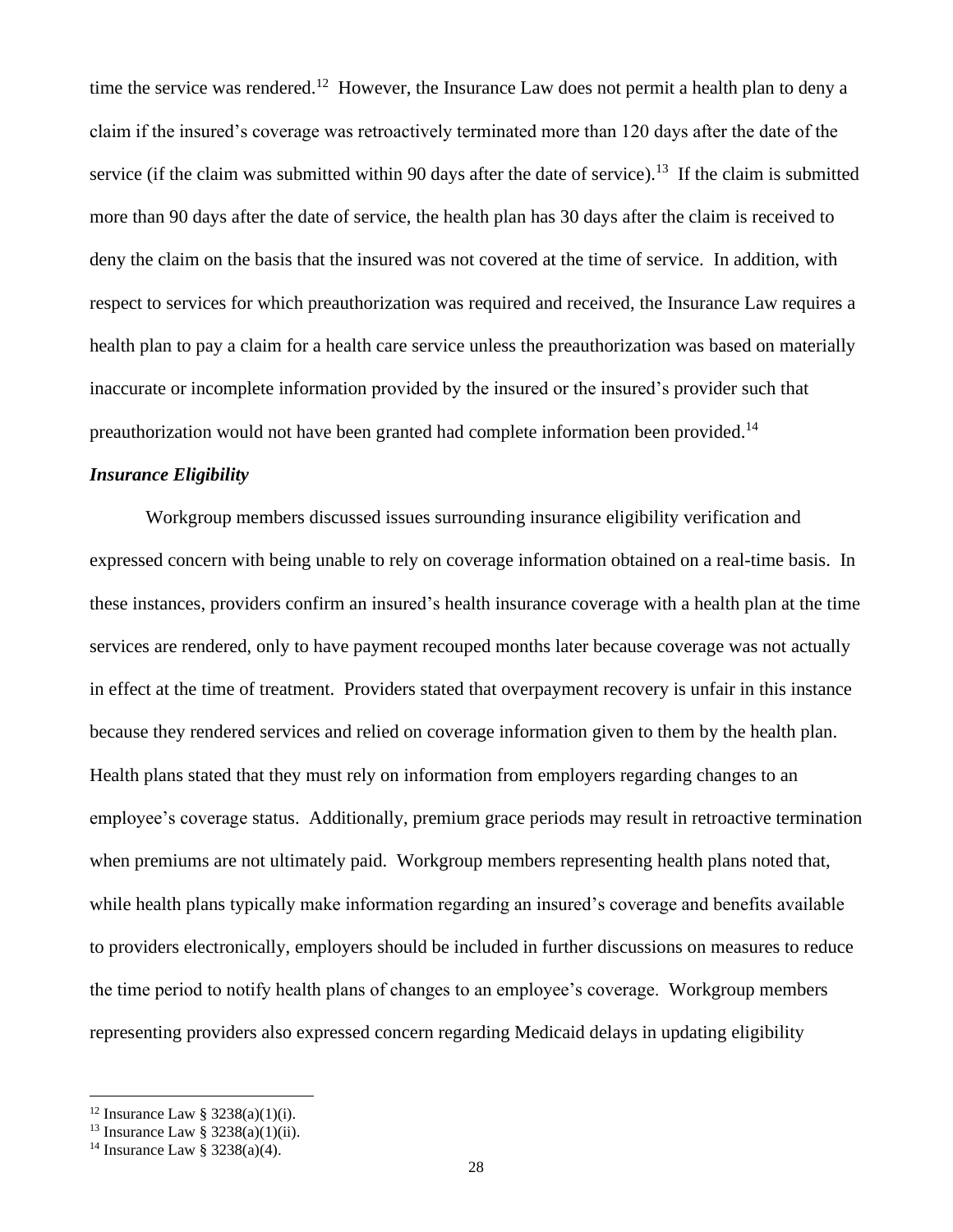information, although health plans noted that there may be valid reasons to delay terminating an individual on Medicaid.

The Workgroup recommends that health plans make information regarding an insured's coverage and benefits available to providers electronically. The Workgroup recommends engaging employers in further discussions on measures to reduce the time period to notify health plans of changes to an employee's coverage and meaningful consequences for the failure of employers to provide accurate and timely information to health plans. The Workgroup also recommends that DOH consider possible solutions to address the Medicaid eligibility verification issue.

#### *Other Overpayment Recoveries*

Workgroup members representing hospitals expressed concern with health plan overpayment recovery efforts, particularly related to medical necessity (including level of care) and the appropriateness of the application of a particular coding to the services after a claim has been paid. These Workgroup members stated that, in many cases, medical necessity and coding reviews were conducted at the time the claim was paid and that a second review of the same services is unfair and, sometimes, impermissible. Workgroup members representing health plans stated that overpayment recovery efforts are necessary to ensure that upcoding does not occur and that health care services are paid at the correct level. Some hospital Workgroup members stated that, if the health plan already determined that the services were medically necessary and coded appropriately, it should not get a "second bite at the apple" and be able to reverse that determination. They also expressed concern with their ability to obtain information to which they are entitled from some health plan third party vendors during overpayment recovery. DFS encouraged Workgroup members to provide DFS with specific examples of impermissible overpayment recovery practices. The Workgroup did not reach a consensus recommendation on this overpayment recovery issue.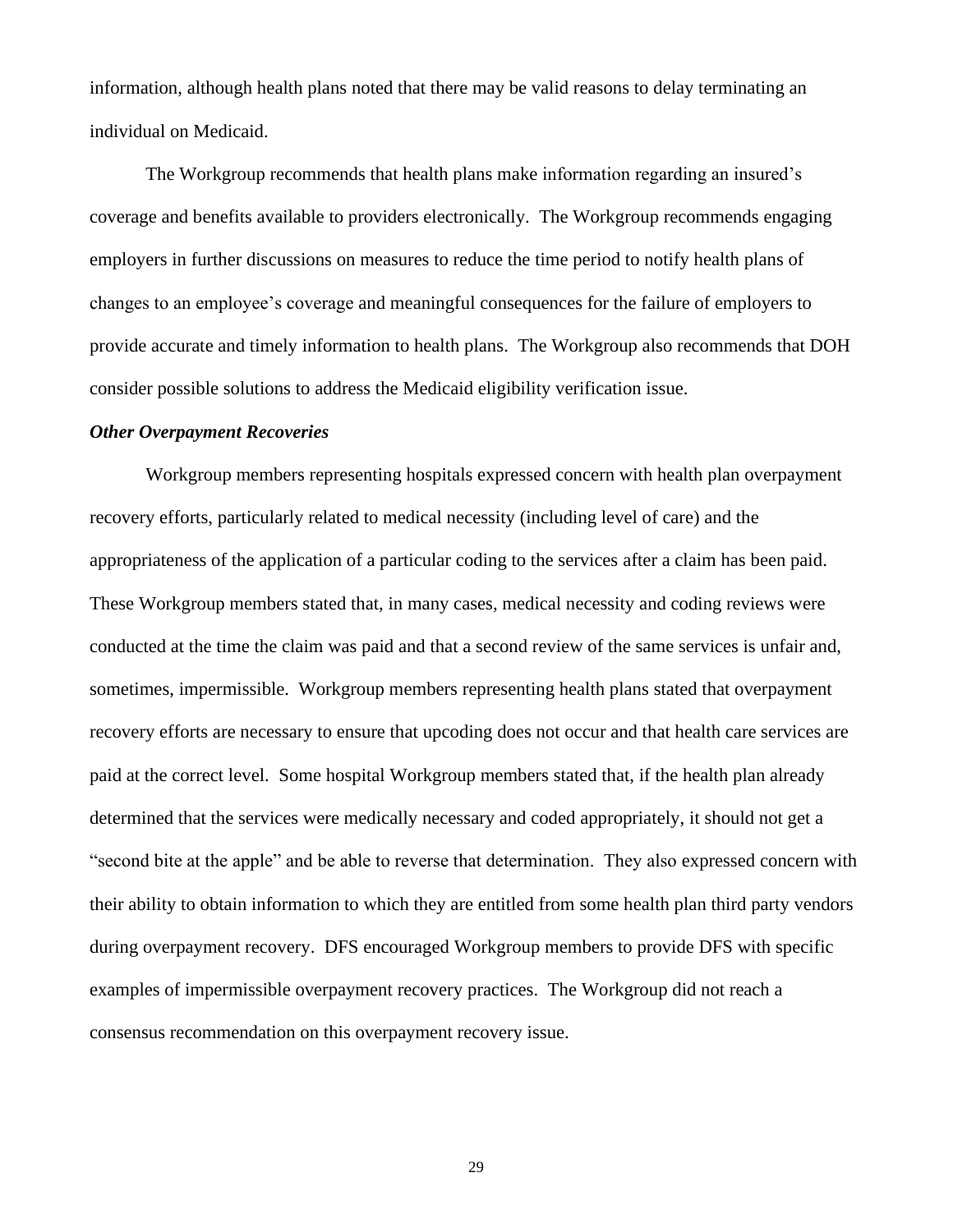### **Hospital Financial Assistance Forms**

#### *Background*

The Public Health Law establishes requirements regarding hospital financial assistance programs.<sup>15</sup> Financial assistance application forms must be printed in the "primary languages" of patients served by the hospital. "Primary languages" include any language that is either: used to communicate, during at least five percent of patient visits in a year, by patients who cannot speak, read, write or understand the English language at the level of proficiency necessary for effective communication with health care providers; or spoken by non-English speaking individuals comprising more than one percent of the primary hospital service area population, as calculated using demographic information available from the United States Bureau of the Census, supplemented by data from school systems. Patients must be permitted to apply for assistance within at least 90 days of the date of discharge or date of service and be provided at least 20 days to submit a completed application. Minimum standards for eligibility are established in the Public Health Law, and DOH guidance states that for patients whose income is equal to or less than 300% of the federal poverty level, hospitals should assume that patients are eligible for financial assistance through the hospital's program for emergency services for New York State residents, and for all other services, if the patients reside within the hospital's primary service area.<sup>16</sup> Determinations of eligibility must be made in writing within 30 days of receipt of a completed application. The hospital must have a process, detailed in its financial policies and procedures, for appealing a denial.

#### *Discussion*

Workgroup members that represent consumers raised hospital financial assistance forms as an issue for the Workgroup to address. These Workgroup members stated that hospital financial

<sup>&</sup>lt;sup>15</sup> Public Health Law  $\S$  2807-k(9-a).

<sup>&</sup>lt;sup>16</sup> Public Health Law § 2807-k(9-a) and DOH Patient Financial Assistance Letter, May 11, 2009, available at [https://www.health.ny.gov/facilities/hospital/financial\\_assist/letters/05-11-](https://www.health.ny.gov/facilities/hospital/financial_assist/letters/05-11-2009_financial_aid_legislation_feedback_letter.htm) 2009 financial aid legislation feedback letter.htm.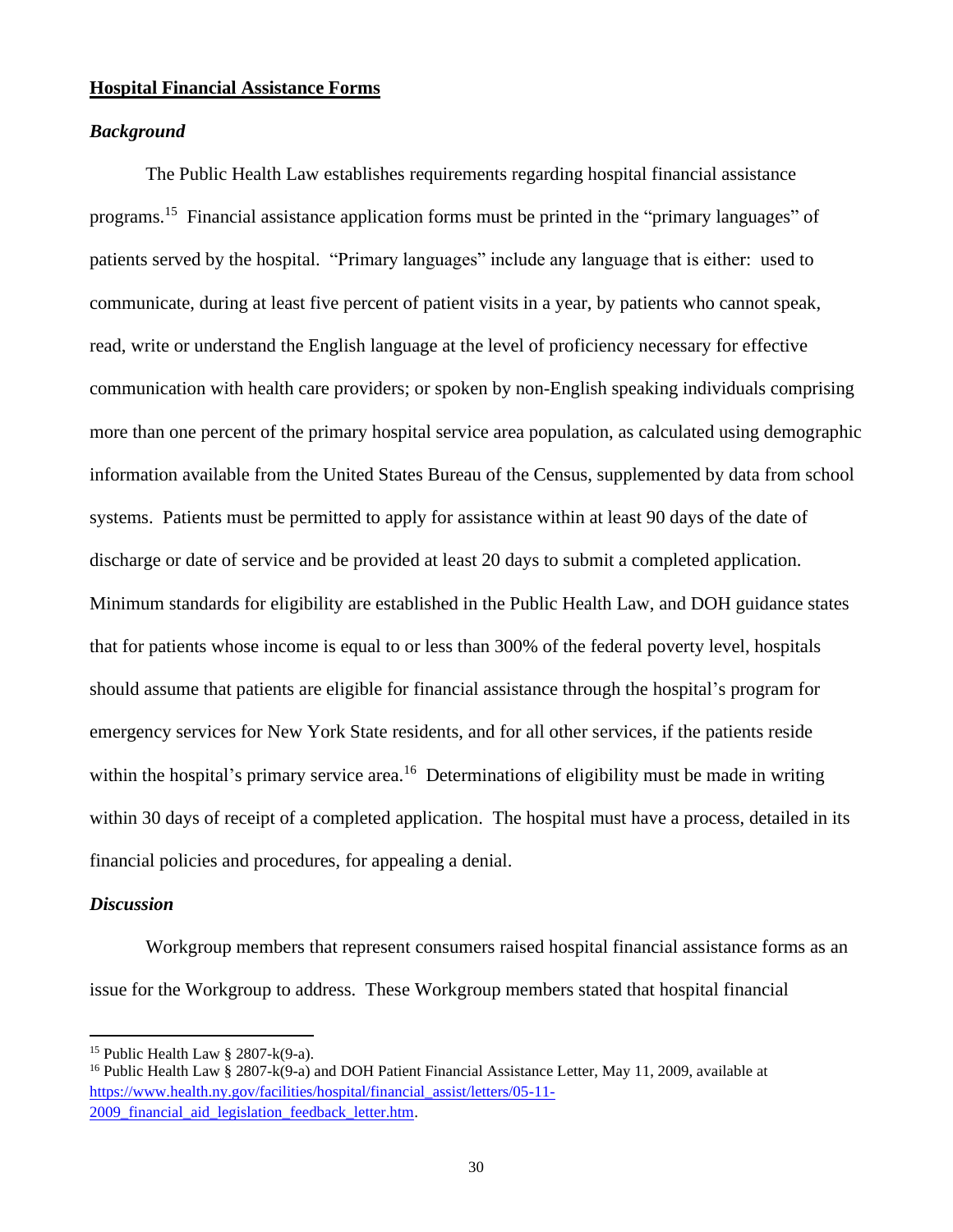assistance forms are not standardized, with each hospital having a different form, and the forms are often difficult for consumers to understand and sometimes fail to comply with state law and guidelines. Hospitals also have different eligibility criteria for determining financial assistance. Additionally, these Workgroup members reported that it can be difficult for consumers to access the hospital financial assistance forms. For example, consumer advocates noted that these forms are not always accessible on a hospital's website and a consumer must go to the hospital to obtain the form. Workgroup members representing consumers also stated that hospital financial assistance forms are not always available in languages other than English, making applying for assistance difficult for consumers who speak or read languages other than English.

The Workgroup recommends the creation of a uniform standard hospital financial assistance form that must be used when hospitals require completion of an application to determine eligibility for financial assistance. The eligibility criteria for hospital financial assistance should be standardized, as required by law, with flexibility permitted for hospitals to establish higher income eligibility standards to make assistance available to more consumers. Workgroup members will be providing suggested changes to DOH on an older model form for consideration, so that work on a standardized hospital financial assistance form may continue. The Workgroup acknowledges that work on this standard form will continue after the issuance of this report. Additionally, the Workgroup recommends that the uniform standard hospital financial assistance form be posted on each hospital's website and on DOH's website. The form should be publicly available, easily accessible, and translated into languages other than English.

#### **Patient Financial Liability Forms**

#### *Background*

Workgroup members that represent consumers raised patient financial liability forms as an issue for the Workgroup to address. Patient financial liability forms are used by health care providers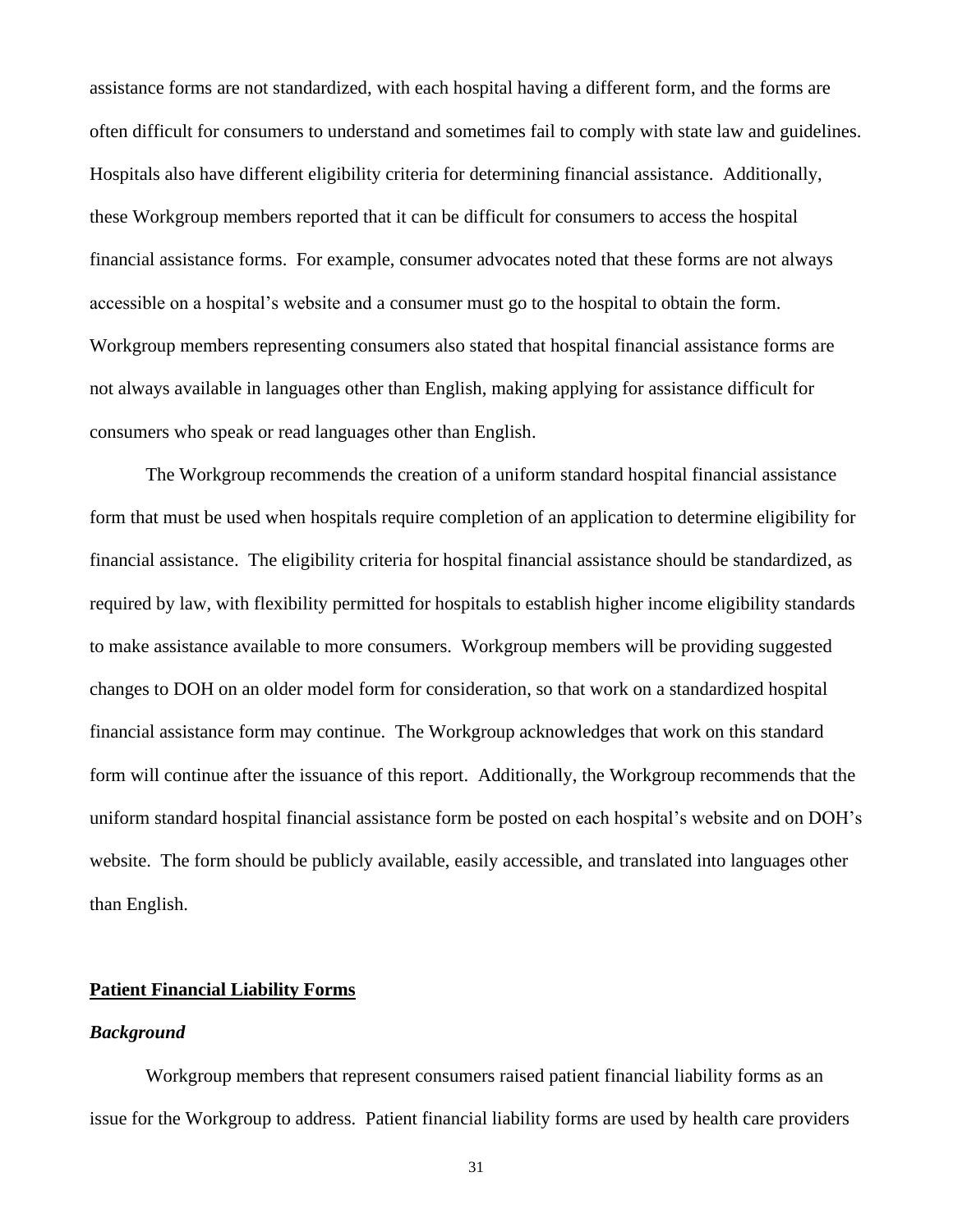to obligate patients to pay for health care services. These forms typically provide that if a patient opts to receive a particular health care service, the patient agrees to be financially liable for the service if coverage is denied by the patient's health plan. The Insurance Law and Public Health Law include protections that hold insureds harmless when they receive certain services from participating providers, so that they should only be charged their in-network cost-sharing. These protections also apply when insureds receive emergency services or surprise bills from out-of-network providers.<sup>17</sup> In addition, the federal No Surprises Act imposes limitations on patient financial liability forms, effective January 1, 2022.<sup>18</sup>

#### *Discussion*

Workgroup members representing consumers expressed concern that no standardized patient financial liability form currently exists and that providers use different forms, including some that require insureds to agree to be financially responsible for services that go beyond what is permitted by law. For example, some insureds must agree to unlimited financial liability to receive services from providers in their health plan's network, even when their health plan is required to cover the services and the participating provider is prohibited from balance billing the insured. Some Workgroup members provided sample patient financial liability forms to be considered, and the Workgroup recognizes that the federal No Surprises Act will likely impact the content of the forms.

The Workgroup recommends that a standard patient financial liability form be created and use of the standard form or standardized language be mandated when a liability form is used. Additionally, the Workgroup recommends that unlimited financial liability language should not be included when impermissible. The Workgroup acknowledges that work on this standard form or language will continue after the issuance of this report.

<sup>&</sup>lt;sup>17</sup> Financial Services Law Article 6.

<sup>&</sup>lt;sup>18</sup> The No Surprises Act was enacted as part of the Consolidated Appropriations Act, 2021 (Pub. L. 116-260).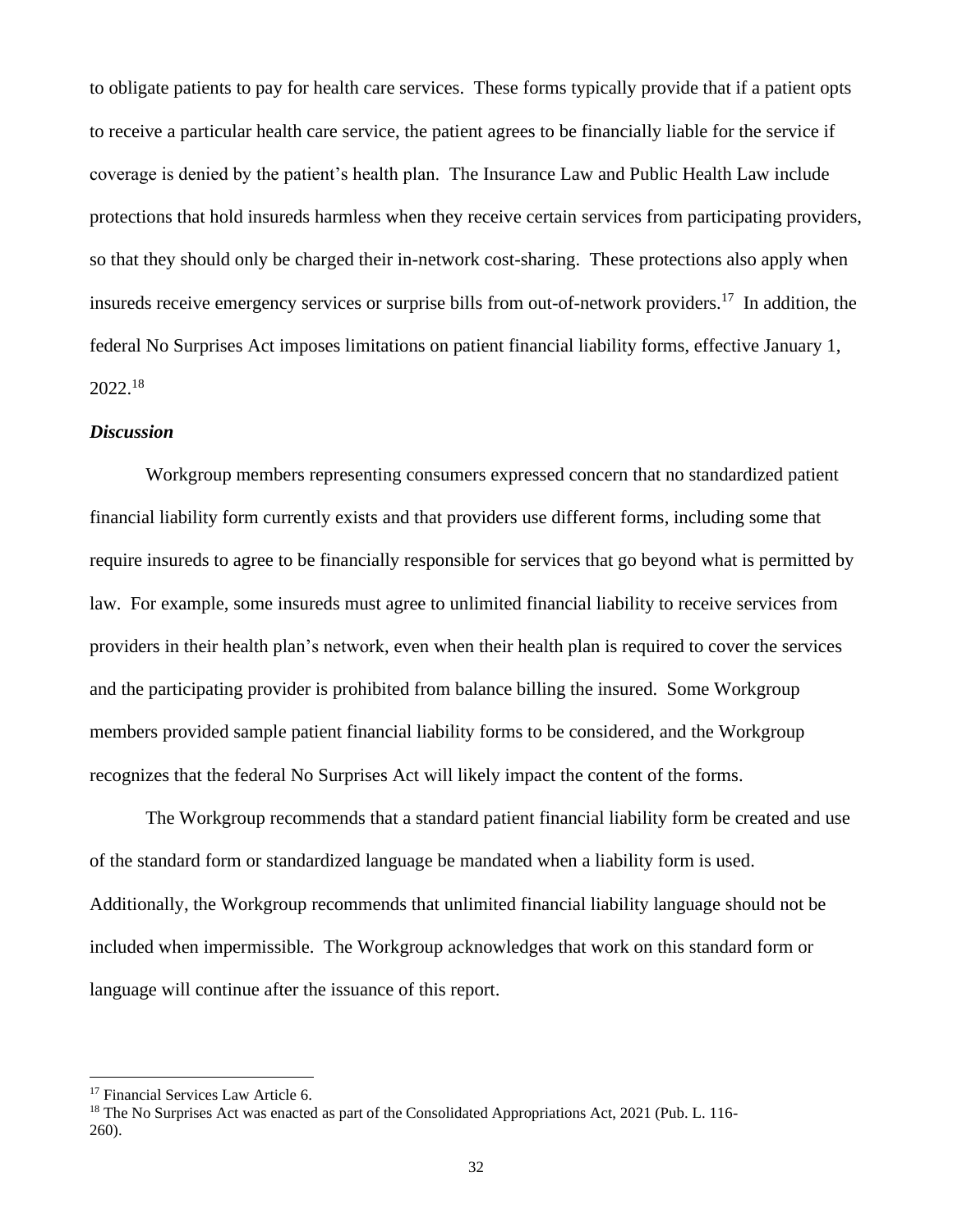#### <span id="page-32-0"></span>**Facility Fees**

#### *Background*

Workgroup members representing consumers raised the issue of facility fees for discussion. Facility fees are fees charged for an ambulatory surgical center, office-based surgery, or office visits when the physician's office is owned by or affiliated with a hospital. A facility fee is charged in addition to the charges for the physician's professional services and is not uniformly covered by health plans. This means that, in addition to the consumer's in-network cost-sharing, the consumer may also pay the full cost of any non-covered facility fee.

#### *Discussion*

Workgroup members representing consumers stated that these facility fees are similar to a surprise bill, where an insured has done everything possible to stay in-network but receives an unexpected bill after the services are provided. They also noted that facility fees have been charged even in instances where an insured received preventive services that are statutorily required to be covered without any cost-sharing. Consumer Workgroup members propose that facility fees be disclosed on a provider's website and at the time a patient makes an appointment because, once a patient has arrived at a doctor's office for a scheduled appointment, it is difficult to seek care elsewhere to avoid the fee. These Workgroup members also recommend that facility fees should not be charged for physician office visits taking place at practices owned by or affiliated with a hospital. Additionally, these Workgroup members recommend that if a consumer was not notified of a facility fee at the time they made an appointment, they should be held harmless for the fee. Finally, Workgroup members representing consumers stated that facility fees should never be charged for preventive services for which cost-sharing is prohibited under the Affordable Care Act.<sup>19</sup>

The Workgroup recognizes that the federal No Surprises Act requires enhanced disclosure of provider charges, including facility fees, before services are rendered beginning in 2022. The

<sup>19</sup> 42 U.S.C. § 300gg-13.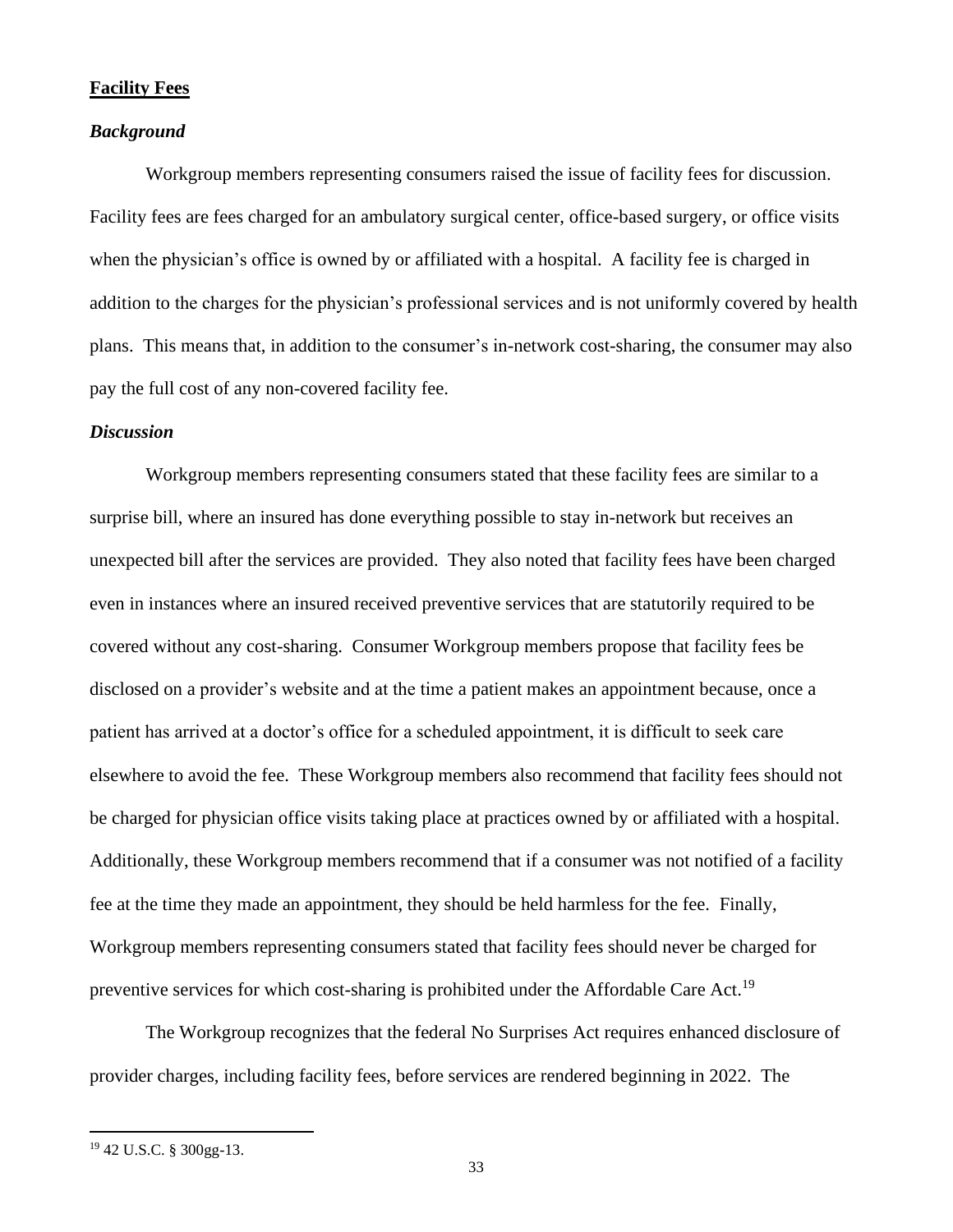Workgroup recommends that providers disclose when facility fees will be charged by that provider, and the amount of the fee, before services are rendered to allow the consumer to make an informed decision about whether to proceed with the services. The Workgroup also recommends that facility fees not be charged when the office visit is for a preventive service for which cost-sharing is prohibited.

#### <span id="page-33-0"></span>**Uniform Hospital Billing**

### *Background*

Workgroup members representing consumers raised the topic of hospital bills for the Workgroup to discuss. During a hospital stay, services are often provided by multiple providers, including physicians not employed by the hospital. Consumers typically receive multiple bills from different providers following a hospital stay, including separate bills from the hospital and physicians. *Discussion*

Workgroup members representing consumers stated that hospital billing is confusing and that consumers often receive multiple bills for a single hospital stay. They suggested that hospitals send a single, consolidated bill that clearly explains the services and charges shortly after discharge. They also suggested that the bill should be written in plain language so that patients are able to understand the charges, whether a claim for services has been submitted to a health plan, which providers must be paid, and the amounts owed to those providers. Workgroup members representing hospitals indicated that a single, consolidated bill inclusive of both hospital and physician services is not currently possible because physicians and independent practices that provide services at the hospital are not employed by the hospital and therefore bill separately. In addition, hospital Workgroup members stated that hospitals are not privy to the terms of those physicians' contractual agreements with the health plans. The Workgroup recommends that DOH continue discussions with stakeholders to explore ways to make billing easier for consumers to understand.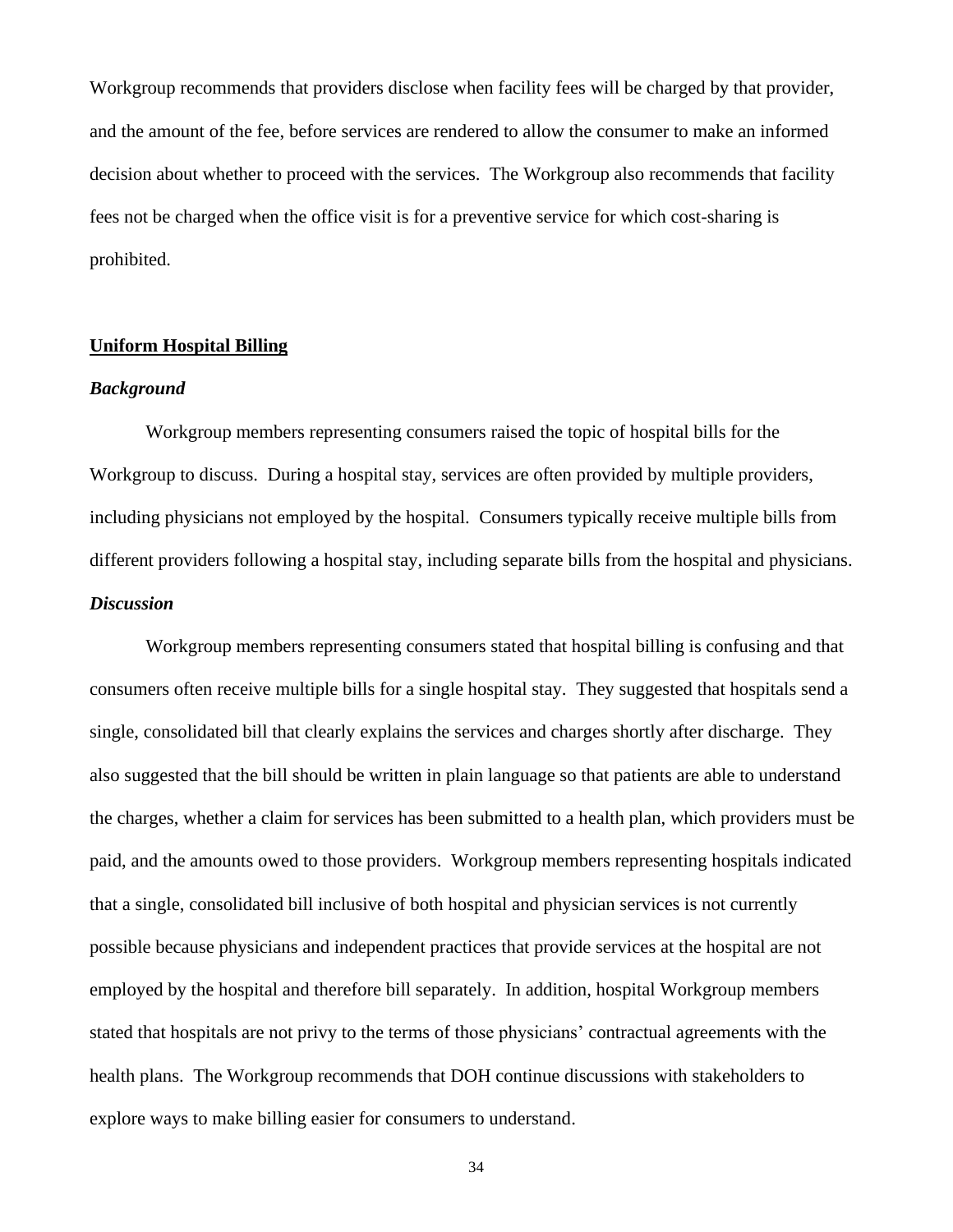#### <span id="page-34-0"></span>**Notification of Hospital Admissions, Discharges or Transfers**

#### *Background*

A Workgroup member representing health plans raised the topic of hospitals providing timely notification for admissions, discharges, and transfers. Timeframes for notification are typically addressed in the contract between a health plan and a hospital. However, the Insurance Law and Public Health Law prohibit health plans from denying payment to a hospital for failure to comply with administrative requirements, including notification, but permit a hospital and health plan to agree to a penalty up to 7.5% of the payment otherwise due.<sup>20</sup>

#### *Discussion*

A Workgroup member representing health plans explained that notification of hospital admissions, discharges, or transfers helps health plans better coordinate care. A Workgroup member representing hospitals agreed that notification, when done to affirmatively assist with coordinating care, discharge planning, and arranging home health care services, serves a useful purpose. The Workgroup discussed a 24-hour notification timeframe and whether that should include weekends. Hospital Workgroup members noted that some health plans do not have staff available on weekends to receive and act on notifications. Hospital Workgroup members also noted that changes in the Insurance Law and Public Health Law prohibit health plans from denying certain hospital claims due to late notification, and if the health plan and hospital otherwise agree to a notification requirement, it must allow for a reasonable extension of timeframes for weekends and federal holidays. Workgroup members representing health plans stated that some plans make care managers available over the weekend, and for those that do, the 24-hour standard should remain the best practice on weekends. Workgroup members representing consumers stated that a consumer should not be held financially liable should such notification not occur. The Workgroup recommends that hospitals notify health plans of hospital admissions, discharges, or transfers within 24 hours, or one business day for those

<sup>&</sup>lt;sup>20</sup> Insurance Law §§ 3217-b(j), 4325(k), and Public Health Law § 4406-c(8).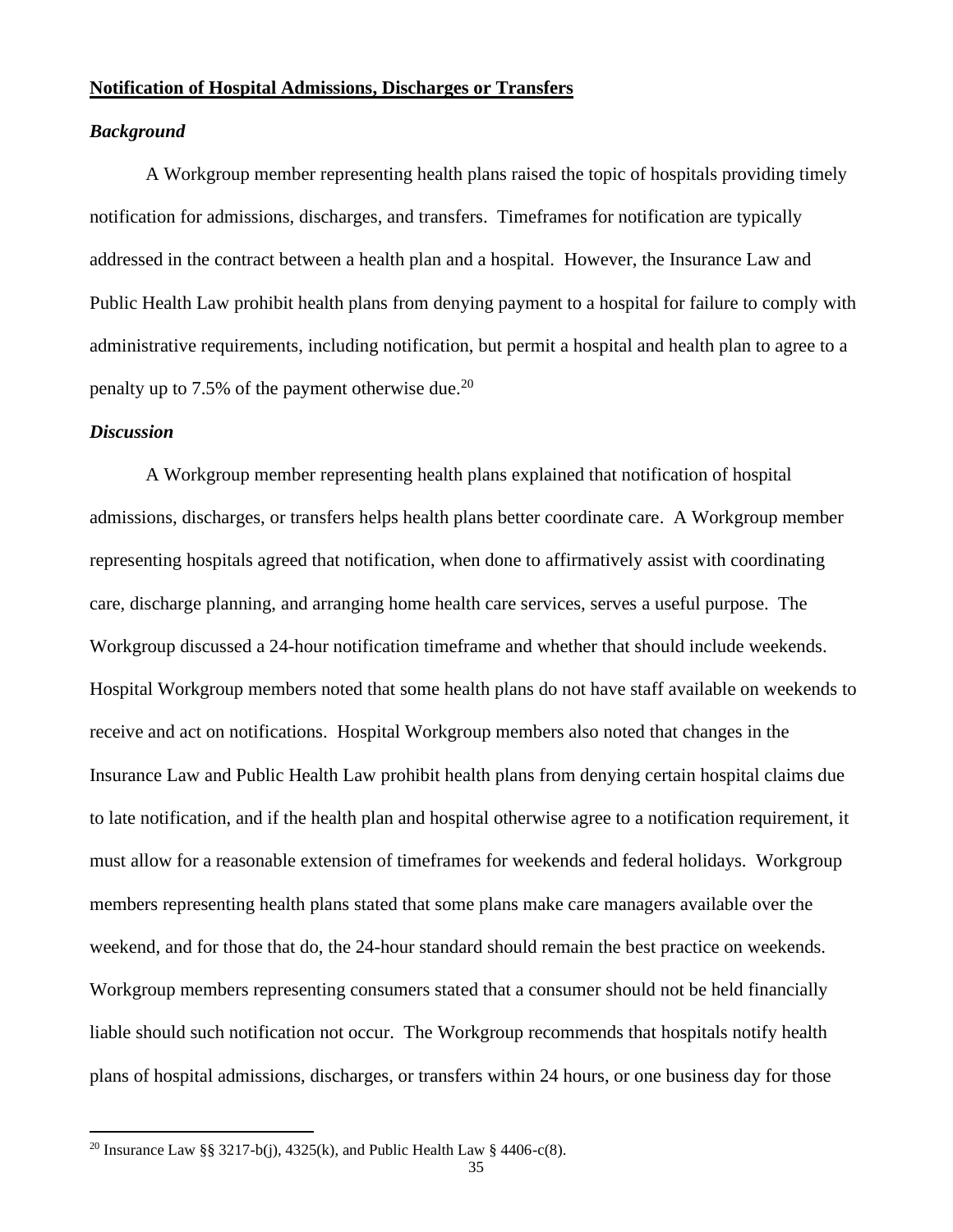that occur on a weekend and health plan staff are unavailable, as a best practice in order to facilitate discharge planning and care coordination.

# <span id="page-35-0"></span>**Claim Deadlines, Duplicate Claims, and Accounts Receivable**

#### *Background*

A Workgroup member representing health plans raised the topic of claim submission timeframes. The Insurance Law states that health care claims must be submitted by providers within 120 days after the date of service to be valid and enforceable against the health plan. However, the health plan and provider may agree to a time period more favorable to the provider.<sup>21</sup>

## *Discussion*

Workgroup members noted that providers and health plans typically contractually agree to extend the claim submission deadline longer than 120 days. A Workgroup member representing health plans expressed concern with providers submitting claims in a timely manner or duplicate claims. Workgroup members representing health plans noted that claims are sometimes submitted well after services are provided and expressed the need to have finality with claims so that health plans and providers have accurate accounts receivable balances. A Workgroup member representing hospitals stated that if a provider is not paid the expected amount billed for a service, the outstanding receivable should be considered part of the accounts receivable balance carried by the hospital. Workgroup members representing both health plans and hospitals agreed that there is frustration on both sides with accounts receivable balances and data on claim denials. The Workgroup recommends that health plans and hospitals work collaboratively to develop standard terms, definitions, and methodologies to improve communication and reduce friction around claims activity. The Workgroup did not reach consensus on the development of a standard claim submission deadline.

<sup>&</sup>lt;sup>21</sup> Insurance Law § 3224-a(g).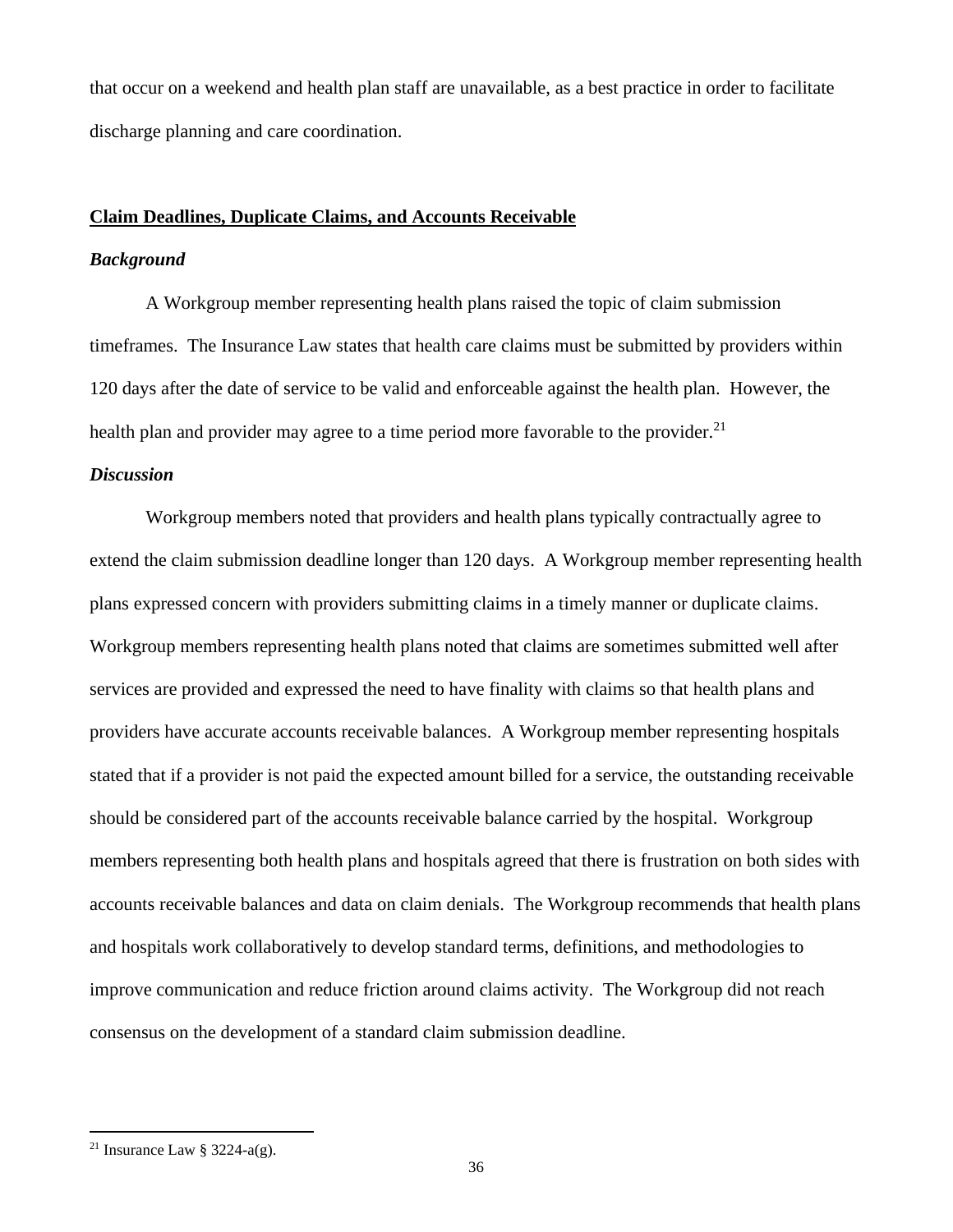# <span id="page-36-0"></span>**Health Care Claims Reports**

#### *Background*

The Insurance Law requires health plans to submit a claims report to DFS quarterly and annually on health care claims payment performance with respect to comprehensive health insurance coverage, with the first report due May  $15$ ,  $2022$ <sup>22</sup> The law states that the report must include the number and dollar value of health care claims by major line of business and categorized by health care claims received, paid, pended, and denied during the respective quarter or year. The data must be provided in the aggregate and by major category of health care provider. The report must be submitted in the manner and form prescribed by DFS, after consultation with representatives of health plans and health care providers, and must be made publicly available, including on the DFS website.

The Workgroup discussed the parameters of the claims report during two meetings. DFS shared an initial draft template of the health care claims report, responded to initial questions regarding the template, and solicited feedback from Workgroup members. Some Workgroup members provided extensive technical comments and questions. One question raised was whether the Insurance Law requirements for submission of the claims report apply to Medicaid managed care plans, Child Health Plus, and the Essential Plan. Workgroup members representing consumers noted that since many consumers move between public coverage, New York State of Health ("NYSOH") coverage, and employer-based coverage, it would be helpful to have this data for all lines of business. Workgroup members representing hospitals and consumer groups stated that the requirements should apply to these coverages, as this information is a relevant metric for plan performance, and that the statute specifies that this information is to be reported by line of business. However, Workgroup members representing health plans stated that, as written, the law does not apply to government programs. DFS and DOH are analyzing the statute to determine whether the Insurance Law applies to these coverages. Workgroup members that represent health plans also stated that the final health care claims report

<sup>&</sup>lt;sup>22</sup> Insurance Law  $\frac{1}{2}$  345.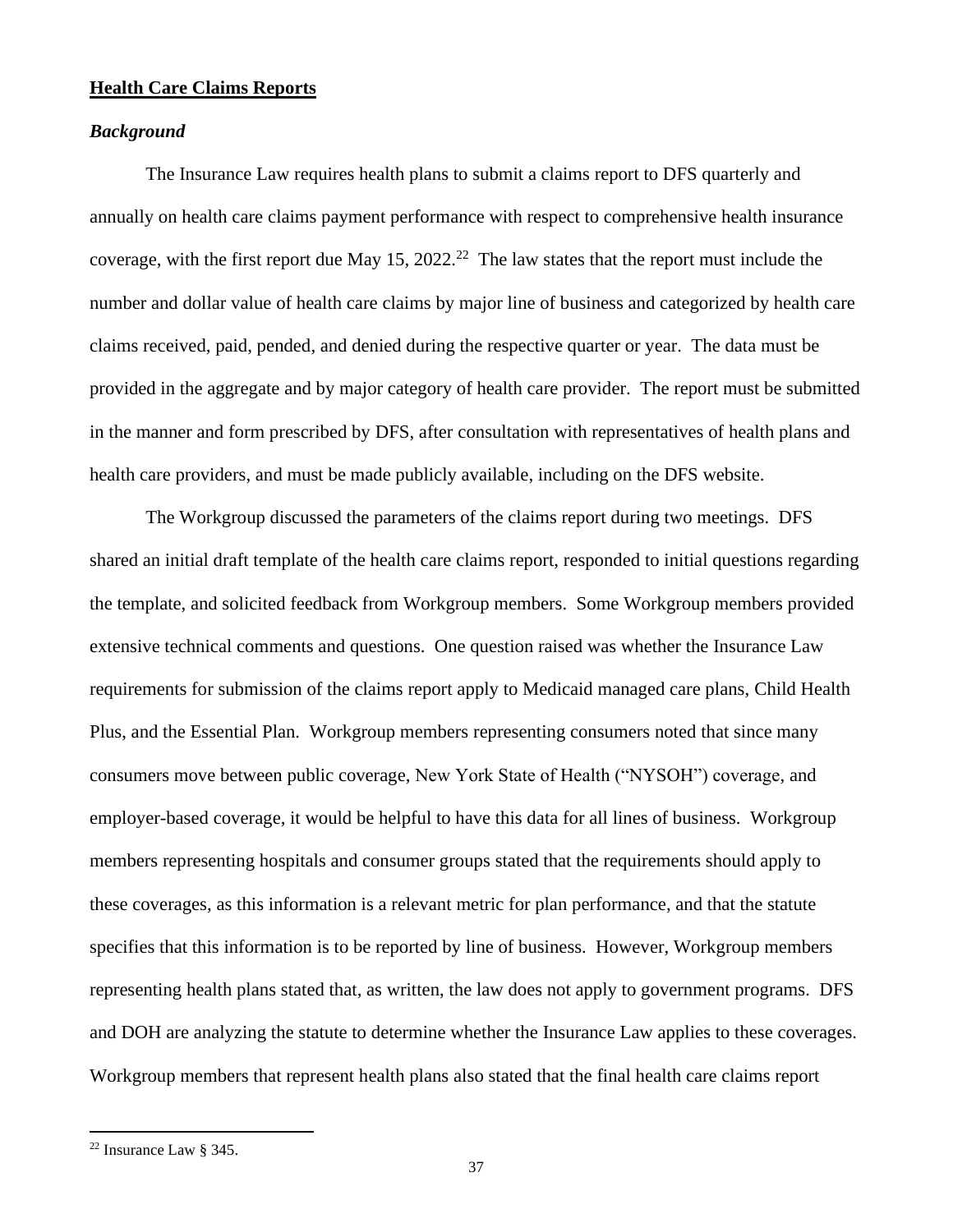template is needed with sufficient lead time so that health plans are able to program systems to populate the template. The Workgroup recommends finalizing the template for the health care claims report in a timely manner. DFS is reviewing the feedback provided, revising the draft health care claims report, and developing related instructions and any other necessary materials. The Workgroup acknowledges that work on the template will continue after the issuance of this report.

# <span id="page-37-0"></span>**Changes to Utilization Review – Failure to Respond to Initial Utilization Review Request** *Background*

A Workgroup member representing hospitals raised the topic of utilization review initial decision timeframes and the consequences of a health plan's or its utilization review agent's failure to meet the timeframes. The Insurance Law and Public Health Law provide that failure by a health plan or its utilization review agent to make a determination within the specified time periods is deemed to be an adverse determination subject to internal appeal, and that failure to make a determination on an appeal within the specified time periods is deemed to be a reversal (so that the services are approved).<sup>23</sup> The timeframes in the Insurance Law and Public Health Law run from the health plan's receipt of all necessary information. However, applicable federal requirements also require that a decision be made regardless of whether all necessary information has been received. $^{24}$ 

#### *Discussion*

Workgroup members representing hospitals expressed concern that a health plan's or its utilization review agent's failure to make an initial utilization review decision is treated as a denial that can be appealed, instead of an approval. These Workgroup members stated that silence should be considered an approval to ensure that health plans make initial determinations within the required timeframes. However, health plan Workgroup members stated that if a plan fails to make a

<sup>&</sup>lt;sup>23</sup> Insurance Law § 4903(g) and Public Health Law § 4903(7).

 $24$  29 C.F.R. § 2560.503-1 and 45 C.F.R. § 147.136.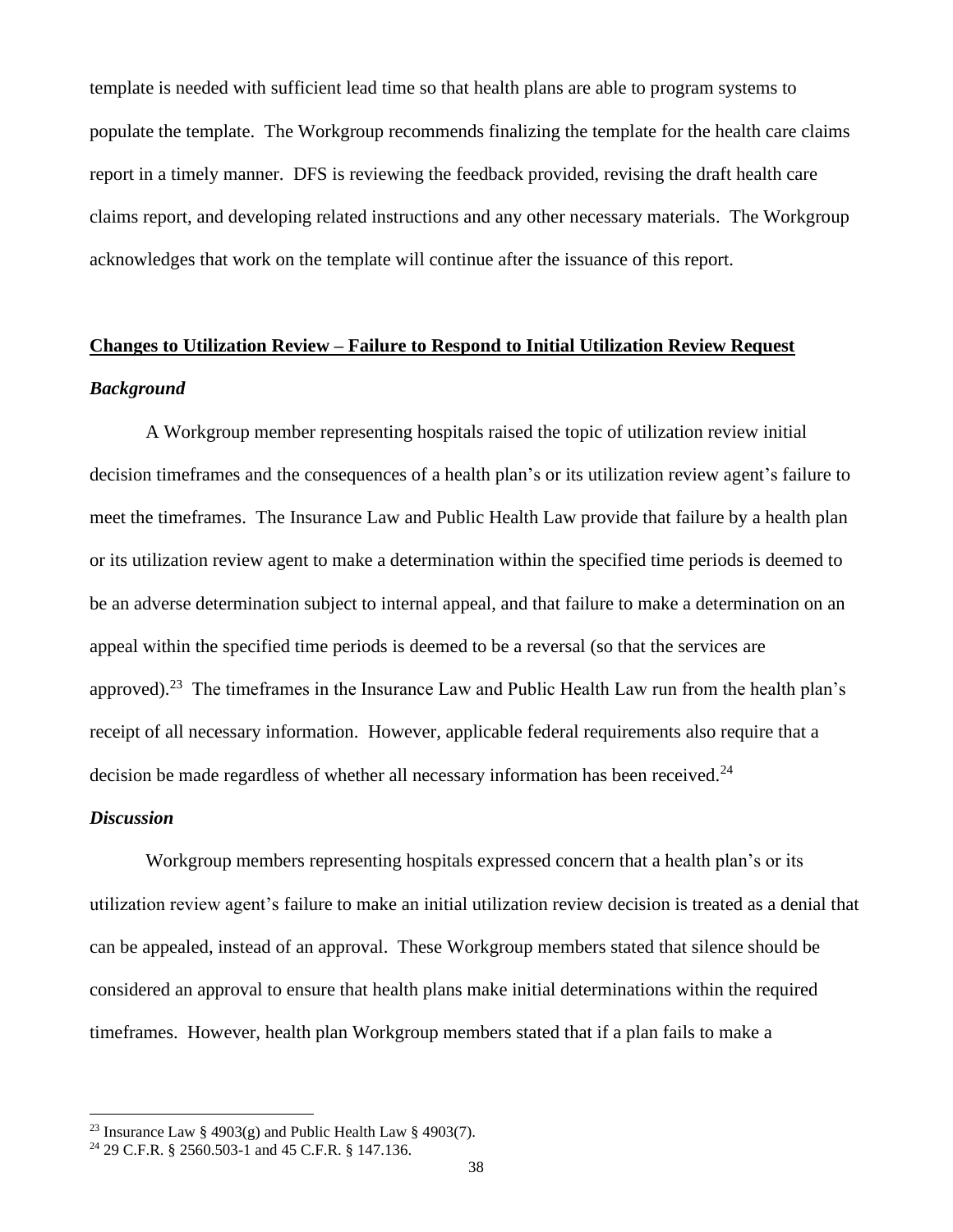determination on the internal appeal within the timeframes, the services are then deemed to be approved pursuant to the Insurance Law and Public Health Law, serving as a backstop to any delays in the plan's initial utilization review decision.<sup>25</sup> A consensus recommendation was not reached by Workgroup members. DFS also notes that it reviews the timeliness of utilization review determinations during its market conduct exams and pursues corrective actions and penalties when timeframes are not met.

# <span id="page-38-0"></span>**Changes to Utilization Review – Definition of a Clinical Peer Reviewer**

#### *Background*

A Workgroup member representing physicians raised the topic of which physicians may be a clinical peer reviewer for purposes of a utilization review conducted by a health plan or its utilization review agent. The Insurance Law and Public Health Law define a "clinical peer reviewer," in part, as a physician who possesses a current and valid non-restricted license to practice medicine.<sup>26</sup> For a determination involving treatment for a mental health condition or substance use disorder, the clinical peer reviewer must also specialize in behavioral health and have experience in the delivery of mental health or substance use disorder treatment.

#### *Discussion*

Some Workgroup members representing providers and consumers expressed concern that, for services other than mental health or substance use disorder treatment, health plan physician clinical peer reviewers making the determination to deny services as not medically necessary are not in the same specialty as the treating physician and lack experience with the particular condition or treatment. These Workgroup members noted that this lack of experience in the same or similar specialty may result in more denials that must then be appealed. Workgroup members representing health plans

<sup>&</sup>lt;sup>25</sup> Insurance Law § 4904(e) and Public Health Law § 4904(5).

<sup>&</sup>lt;sup>26</sup> Insurance Law § 4900(b) and Public Health Law § 4900(2).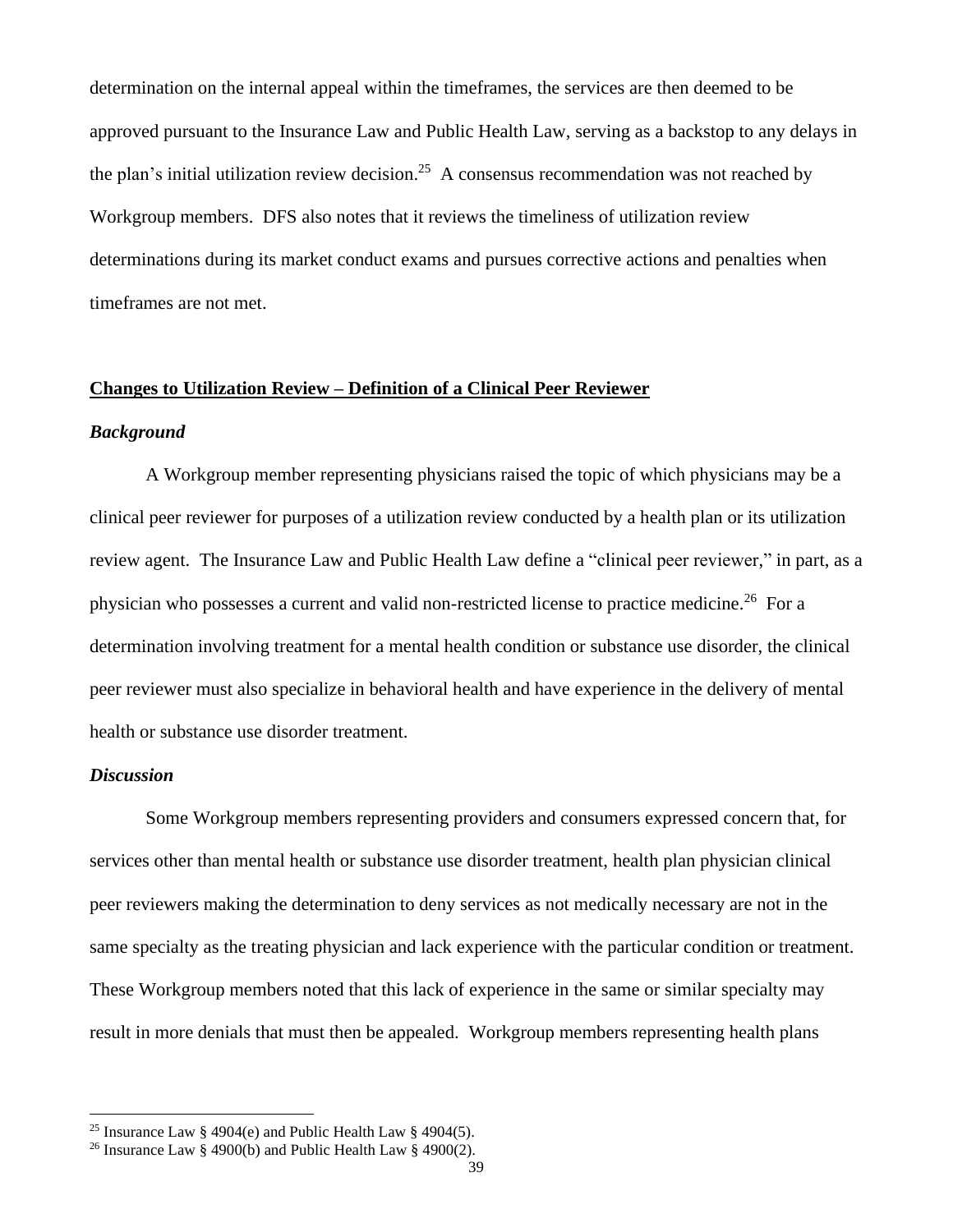stated that it would be difficult and costly to employ physicians specializing in every treatment that insureds may request. These Workgroup members also noted that insureds have the right to a physician in the same or similar specialty as the health care provider who typically manages their medical condition or disease or provides the health care treatment during the independent external appeal process. A consensus recommendation was not reached by Workgroup members.

#### **CONCLUSION**

<span id="page-39-0"></span>The Health Care Administrative Simplification Workgroup provided a unique opportunity for health care leaders to come together to discuss ways to reduce health care administrative costs and complexities through standardization, simplification, or technology. Discussions were insightful and productive, but also revealed that much more work is necessary to overcome different views and, in some instances, lack of trust between many providers and health plans, while ensuring that consumers are not caught in the middle. These discussions also noted some statutory and regulatory differences between public and private coverage and that greater uniformity could simplify standards and processes for consumers, providers, and health plans. The Workgroup undertook several extensive projects, and the work on some of them will continue beyond the issuance of this report. Consensus recommendations were reached on many of the issues discussed that will benefit consumers, health plans, and providers. The Workgroup was an important step to bring many diverse voices together to develop workable solutions for all stakeholders and provides a useful framework for continued collaboration on the important issues that remain to be addressed.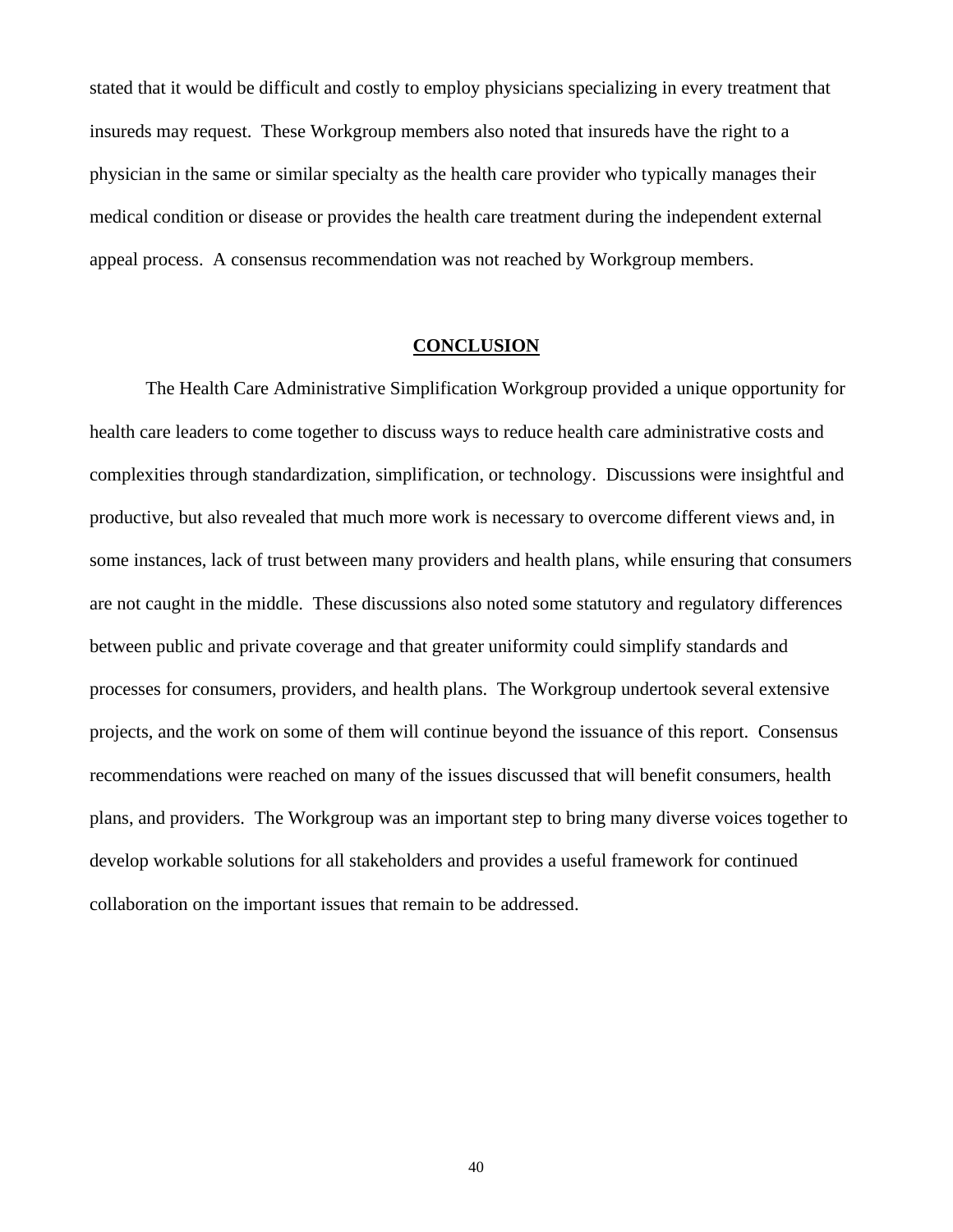# **HEALTH CARE ADMINISTRATIVE SIMPLIFICATION WORKGROUP MEMBERS**

- <span id="page-40-0"></span>• **Sudha Acharya**, Executive Director, South Asian Council for Social Services
- **Morris Auster**, Senior Vice President and Chief Legislative Counsel, Medical Society of the State of New York
- **Susan Beane**, M.D., Executive Medical Director, Healthfirst
- **Chuck Bell**, Programs Director, Advocacy, Consumer Reports
- **Elisabeth Benjamin**, Vice President of Health Initiatives, Community Service Society
- **John D. Bennett**, M.D., President and Chief Executive Officer, Capital District Physicians' Health Plan
- **Jennifer Briggs**, Chief Operating and Financial Officer, Greater Rochester Independent Practice Association
- **John Burke,** Chief Executive Officer SOMOS Community Care (replacing former member, **Ricardo A. Rivera-Cardona**, Chief Business Development Officer)
- **Monica Chopra**, Northeast Region Leader, Oscar Health
- **Lauri Cole**, NYS Council for Community Behavioral Healthcare
- **Kevin J. Conroy**, Chief Financial Officer and Chief Population Health Officer, CareMount Medical
- **Hailey Davis**, Director at Manatt, Manatt, Phelps and Phillips, LLP
- **Sean M. Doolan**, Shareholder and President, Hinman Straub, P.C.
- **Brent Estes**, Senior Vice President and Chief Managed Care Officer, Mount Sinai Health System (replacing former member, **Niyum Gandhi**, Executive Vice President and Chief Population Health Officer)
- **Thomas Faist**, Legislative Counsel, New York State Association of Health Underwriters
- **Howard Gold**, Executive Vice President, Chief Managed Care Officer, Northwell Health
- **Jeffrey Gold**, Senior Vice President and Special Counsel, Insurance and Managed Care, Health Care Association of New York State
- **Karen Ignagni**, President and Chief Executive Officer, EmblemHealth
- **Harold N. Iselin**, Managing Shareholder and Co-Chair of Government Law and Policy Practice, Greenberg Traurig, LLP
- **Michael Mulgrew**, President, United Federation of Teachers
- **Thomas J. Quatroche, Jr.**, President and Chief Executive Officer, Erie County Medical Center
- **Peggy Sheng**, Chief Operating Officer, Coalition of Asian American IPA, Inc.
- **Kathleen Shure**, Senior Vice President, Greater New York Hospital Association
- **Aimee Smith-Hopkins**, Associate Vice President, Payment Innovation, Montefiore Health System
- **Denise Soffel**, Member, Medicaid Matters New York